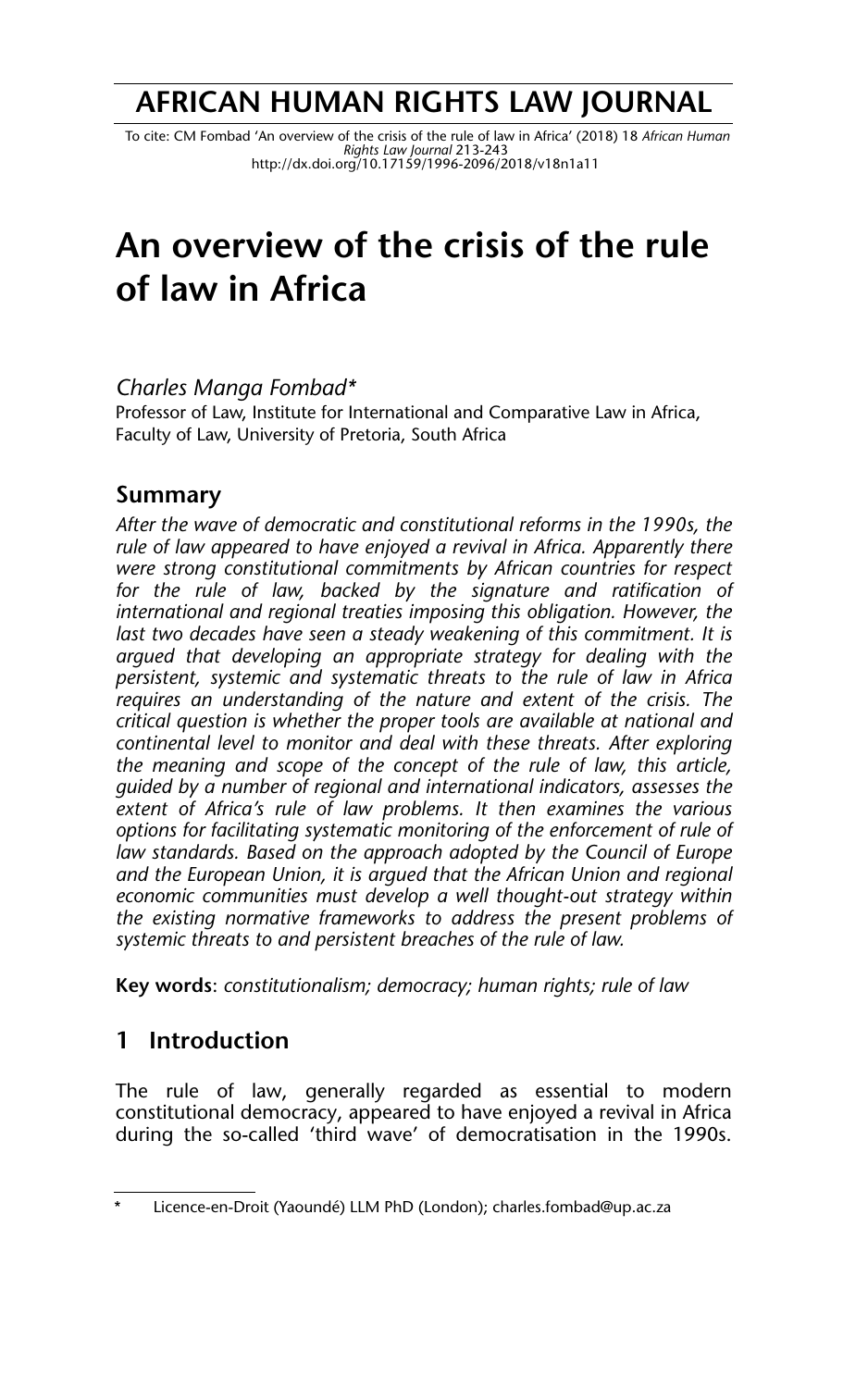There were promising signs that the days of repressive military or oneparty dictatorship were over and that a new era of governance had been ushered in, one guided by the principles of constitutionalism, democracy, good governance and rule of law. However, despite the commitment by African states to respect the rule of law – a commitment which is evident in their constitutions and in their signature and ratification of international and regional instruments imposing this obligation – the last decade has seen this commitment steadily weaken. Today, there is growing uncertainty as to whether the post-1990 constitutions indeed can enable the continent to avoid a resurgence of authoritarianism.

The maintenance of the rule of law is of critical importance: It is the bedrock on which the democracy and democratic practices needed for political stability and economic growth are founded. In spite of the euphoria of the early 1990s, presently too many countries, such as Burundi, the Democratic Republic of the Congo (DRC), Somalia and South Sudan, are in turmoil. It may be argued that the crisis around the rule of law is at the heart of many of Africa's present developmental predicaments, such as political instability, economic decline, poverty, unemployment and endemic corruption. Therefore, it is imperative to develop effective strategies to deal with this problem. However, developing an appropriate strategy for dealing with the persistent, systemic and systematic threats to the rule of law in Africa requires an understanding of the nature and extent of the crisis. There are also questions as to whether the proper tools are available at national and continental level to monitor and deal with these threats.

The article is divided into five sections, including this introduction. The second section considers the meaning and scope of the concept of the rule of law. The third assesses the extent of Africa's rule of law problems by examining a number of regional and international indicators. Section four looks at the various options for facilitating the systematic monitoring of the enforcement of rule of law standards in Africa. The concluding remarks emphasise that there is no room for complacency, given the overwhelming evidence of a decline in respect for the rule of law in almost all African countries, including those that in the past were hailed for their performance in promoting constitutionalism, democracy, good governance and respect for the rule of law. It is, therefore, argued that the African Union (AU) and regional economic communities (RECs) must develop a well-thoughtout strategy within the existing normative frameworks to address all cases of systemic threats or serious and persistent breaches of the rule of law.

First, what do we mean by the rule of law and what is its scope?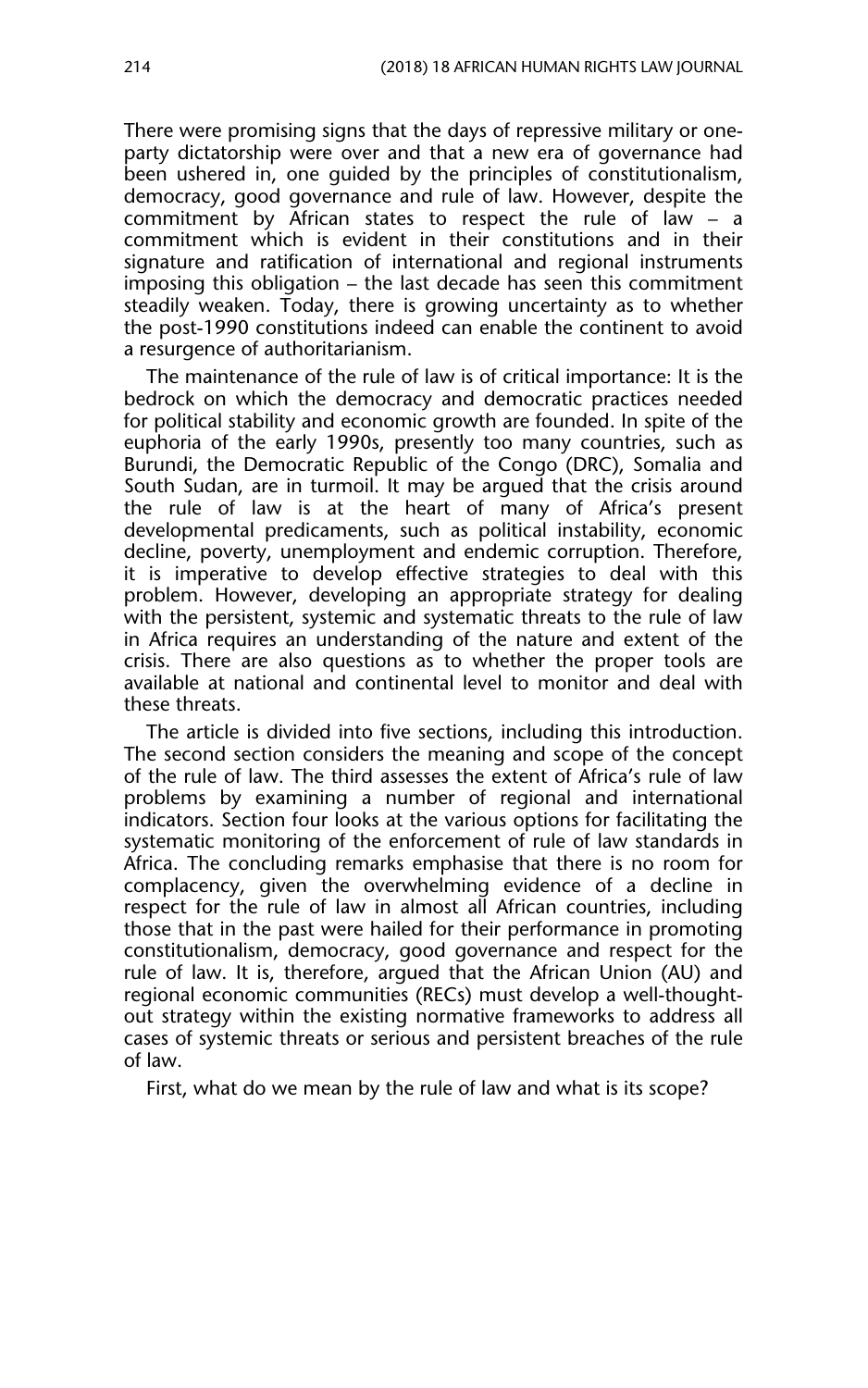#### **2 Meaning and scope of the rule of law**

The rule of law, for reasons which will become obvious, has been described as a 'contested concept' or as 'work in progress'.<sup>1</sup> Whilst the concept is usually associated with the famous English constitutional scholar Dicey,<sup>2</sup> the idea goes back as far as Aristotle.<sup>3</sup> However, the modern concept has been influenced by other legal doctrines, such as the German *Rechtsstaat,* the French *Etat de droit* and developments in international law.<sup>4</sup>

The effective enforcement of the rule of law depends on clarity about what it means and its fundamental features, nature and scope. Is there such clarity? While there is consensus that the rule of law is one of the most important bulwarks against dictatorship and arbitrary governance, divergent views exist on the exact meaning of the concept. This is surprising given that the obligation to comply with the rule of law has become 'a global ideal and aspiration',  $5$  one that appears not only in national constitutions but in many international instruments, for example the Preamble to the Universal Declaration of Human Rights (Universal Declaration).<sup>6</sup> The need for universal adherence to the rule of law at both national and international levels was endorsed by all the members of the United Nations (UN) in the 2005 Outcome Document of the World Summit.

At the regional level, there are references to the rule of law in at least two important documents of the AU. The Preamble to the 2002 Constitutive Act of the AU underlines 'the determination of the member states to promote and protect human and peoples' rights, consolidate democratic institutions and culture, and to ensure good governance and the rule of law'. In article 4(m), it goes on to state as one of its fundamental principles the 'respect for democratic principles, human rights, the rule of law and good governance'. The 2012 African Charter on Democracy, Elections and Governance (African Democracy Charter) elaborates even further. In its Preamble, the member states reiterate their 'collective will to work relentlessly to

<sup>1</sup> See Bingham Centre for the Rule of Law 'Short course: Introduction to the rule of law', https://www.biicl.org/documents/1297\_introduction\_to\_the\_rule\_of\_law\_ programme\_1.pdf?showdocument=1 (accessed 30 June 2017).

<sup>2</sup> See AV Dicey *An introduction to the study of the law of the constitution* (1945) 188.

<sup>3</sup> See T Bingham *The rule of law* (2010) 3.

<sup>4</sup> See generally P Costa & D Zolo *The rule of law history, theory and criticism* (2007).

<sup>5</sup> See R Janse *Rule of law. A guide for politicians* (2012) 6.

<sup>6</sup> The Preamble states, *inter alia*, that '[w]hereas it is essential, if man is not to be compelled to have recourse, as a last resort, to rebellion against tyranny and oppression, that human rights should be protected by the rule of law*'.*

<sup>7</sup> Clause 11 of the final resolution states: 'We acknowledge that good governance and the rule of law at the national and international levels are essential for sustained economic growth, sustainable development and the eradication of poverty and hunger.' The rule of law is also mentioned in clauses 16, 21, 24(b) and 25(a), and human rights and the rule of law are highlighted as one of the four priority areas for action in Part 1V and clause 34.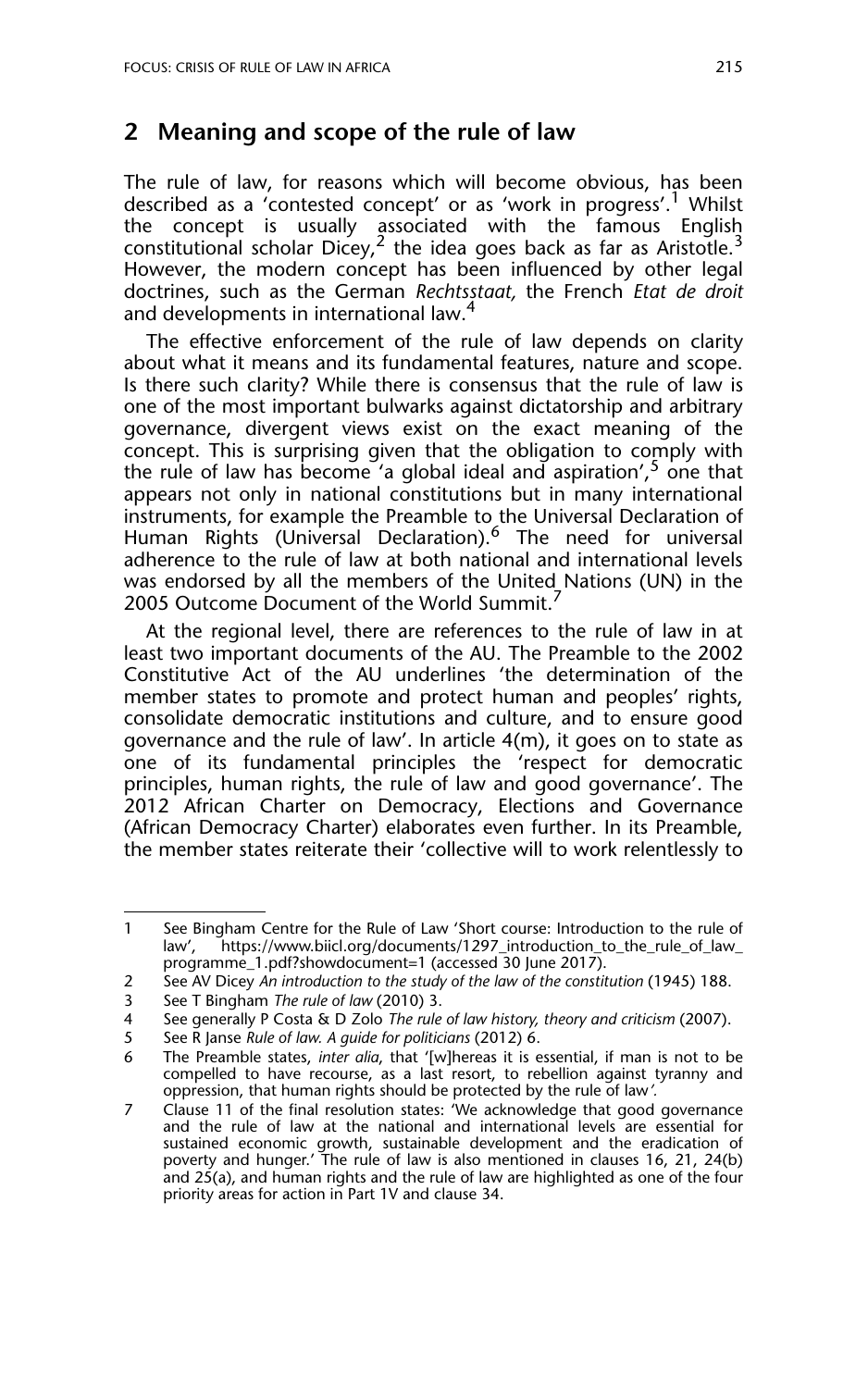deepen and consolidate the rule of law, peace, security and development'. In article 2(2) the Democracy Charter states as one of its objectives the desire to 'promote and enhance adherence to the principle of the rule of law premised upon the respect for, and the supremacy of, the Constitution and constitutional order in the political arrangements of the state parties'. It devotes the whole of chapter 4 to 'democracy, rule of law and human rights'. Article 32 calls on state parties to strive to institutionalise good political governance through 'entrenching and respecting the principle of the rule of law'.

It is clear not only from these UN and African instruments but other regional instruments<sup>8</sup> that there is an international consensus that the rule of law is a fundamental concept of universal application. The global recognition of the rule of law as an important principle of modern constitutional governance is underscored by its explicit recognition in the constitutions of at least 23 African countries.  $9$  This raises the question of whether those countries whose constitutions do not expressly, or only implicitly, entrench the concept in their constitutions are bound to comply with the imperatives of the rule of law. The answer will depend on the meaning and scope of this concept. In this regard, it is particularly conspicuous that no provision in any of these international instruments or in the national constitutions that refer to the rule of law makes any serious attempt to define the concept. This is not surprising, as the rule of law is notoriously difficult to define, let alone measure. As Bingham has rightly pointed out, this is no reason to conclude that the concept is 'too uncertain and subjective  $\ldots$  to be meaningful'.<sup>10</sup>

There probably are as many definitions of the concept as there are writers on the subject. Although Dicey is regarded as having coined the expression 'rule of law', his threefold definition of the concept is fairly outdated.<sup>11</sup> After analysing definitions proposed by various

<sup>8</sup> For the position under other regional instruments, see the European Commission for Democracy through Law (Venice Commission) Rule of Law Checklist, adopted by the Venice Commission in 2016 (Venice Commission Rule of Law Checklist), http://www.venice.coe.int/webforms/documents/default.aspx?pdffile=CDL-AD (2016)007-e (accessed 30 June 2017).

<sup>9</sup> See the Constitutions of Algeria (Preamble and art 203); Angola (arts 2, 6, 11, 129, 174, 193, 202, 211, 212 & 236); Cameroon (Preamble); Cape Verde (Preamble and arts 2 & 7); Central African Republic (Preamble and art 18); Chad (Preamble); Comoros (Preamble); Egypt (arts 1, 94, 198 and the whole of chapter 4); Ethiopia (Preamble and art 52); Madagascar (Preamble, arts 1, 43, 107, 112, 113, 118 & 136); Gabon (art 9);The Gambia (sec 60); Ghana (Preamble and art 36), Kenya (Preamble, arts 10, 91, 146, 238 & 258); Lesotho (sec 154); Namibia (art 1); Nigeria (sec 315); Rwanda (Preamble and art 10); Senegal (Preamble); South Africa (sec 1); South Sudan (Preamble, secs 46, 48, 125, 151, 156, 157 & 159); Tanzania (Preamble, arts 1, 6, 8 & 265); and Zimbabwe (Preamble, arts 3, 90, 114, 164, 165 & 206).

<sup>10</sup> See Bingham (n 3 above) 6.

<sup>11</sup> These may be summarised as follows: first, the principle of legality; and, second, the principle of equality of all before the law. The third component of the definition is a dismissive reference to foreign constitutions and the role of administrative courts. See further Dicey (n 2 above) 188-196.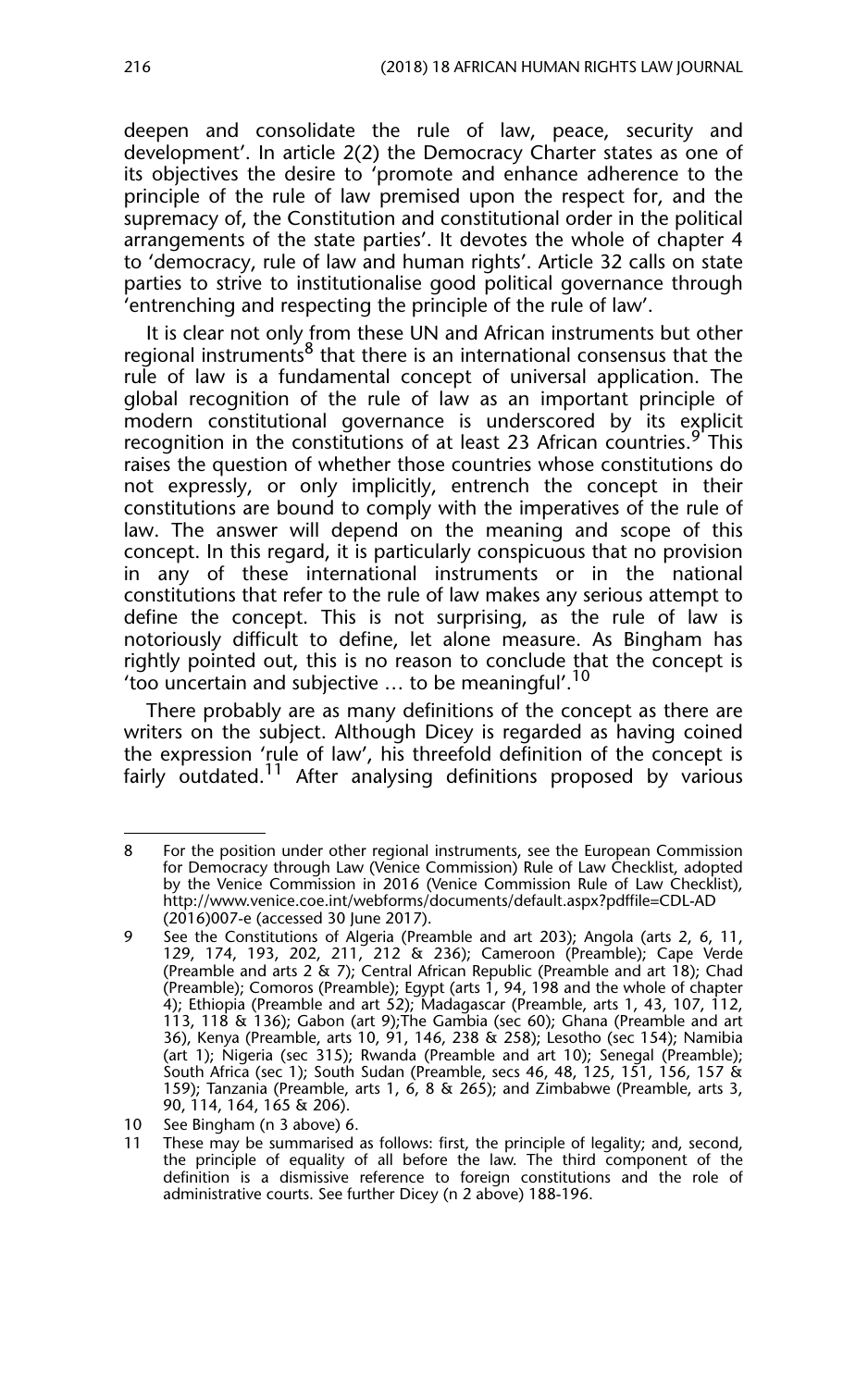authors from different systems of law and state organisations as well as diverse legal cultures, the Venice Commission concludes that the notion of the rule of law

requires a system of certain and foreseeable law, where everyone has the right to be treated by all decision-makers with dignity, equality and rationality and in accordance with the laws, and to have the opportunity to challenge decisions before independent and impartial courts through fair procedures.

The World Justice Project, which describes itself as 'the world's leading source for original, independent data on the rule of law', uses what it refers to as 'a working definition of the rule of law based on four universal principles, derived from internationally accepted standards'.<sup>13</sup>

For our purposes, what could be considered as the most widelyaccepted modern conceptualisation of the rule of law was formulated by the UN Secretary-General in 2004. This UN formulation defines the rule of law as

a principle of governance in which all persons, institutions and entities, public and private, including the state itself, are accountable to laws that are publicly promulgated, equally enforced and independently adjudicated, and which are consistent with international human rights norms and standards'. It also points out that as a principle, the rule of law … requires, as well, measures to ensure adherence to the principles of supremacy of law, equality before the law, accountability to the law, fairness of the law, separation of powers, participation in decision-making, legal certainty,<br>avoidance of arbitrariness and procedural and legal transparency.<sup>14</sup>

In spite of the differences of opinion over its precise definition and nature, there is now reasonable consensus about what could be considered to be the core elements of the rule of law. These consist of the following:

(i) the principle of legality, which includes the requirement of a transparent, accountable and democratic process for enacting laws;

<sup>12</sup> See Venice Commission Rule of Law Checklist (n 8 above) 6.

These are stated as follows: '(i) The government and its officials and agents as well as individuals and private entities are accountable under the law. (ii) The laws are clear, publicised, stable and just; are applied evenly; and protect fundamental rights, including the security of persons and property. (iii) The process by which the laws are enacted, administered, and enforced is accessible, fair and efficient. (iv) Justice is delivered in a timely manner by competent, ethical, and independent representatives and neutral parties who are of sufficient number, have adequate resources and reflect the make-up of the communities they serve.' See World Justice Project Rule of Law Index 2016 9, http://data.worldjusticeproject.org/ (accessed 30 June 2017).

<sup>14</sup> See Report of the Secretary-General 'The Rule of Law and Transitional Justice in Conflict and Post-conflict societies' http://www.google.com/url?sa=t&rct=j&q= &esrc=s&source=web&cd=1&ved=0CCsQFjAA&url=http%3A%2F%2Fwww.ipu.or g%2Fsplz-e%2Funga07%2Flaw.pdf&ei=IHODUri\_NM-QhQfv04HoBQ&usg=AFQj CNH4tfk4EZdh3JZfJaIOMTyIL777RA&sig2=\_51SuV7GbBdRzWVgX16iNg&bvm=bv .56343320,d.ZG4 (accessed 30 June 2017).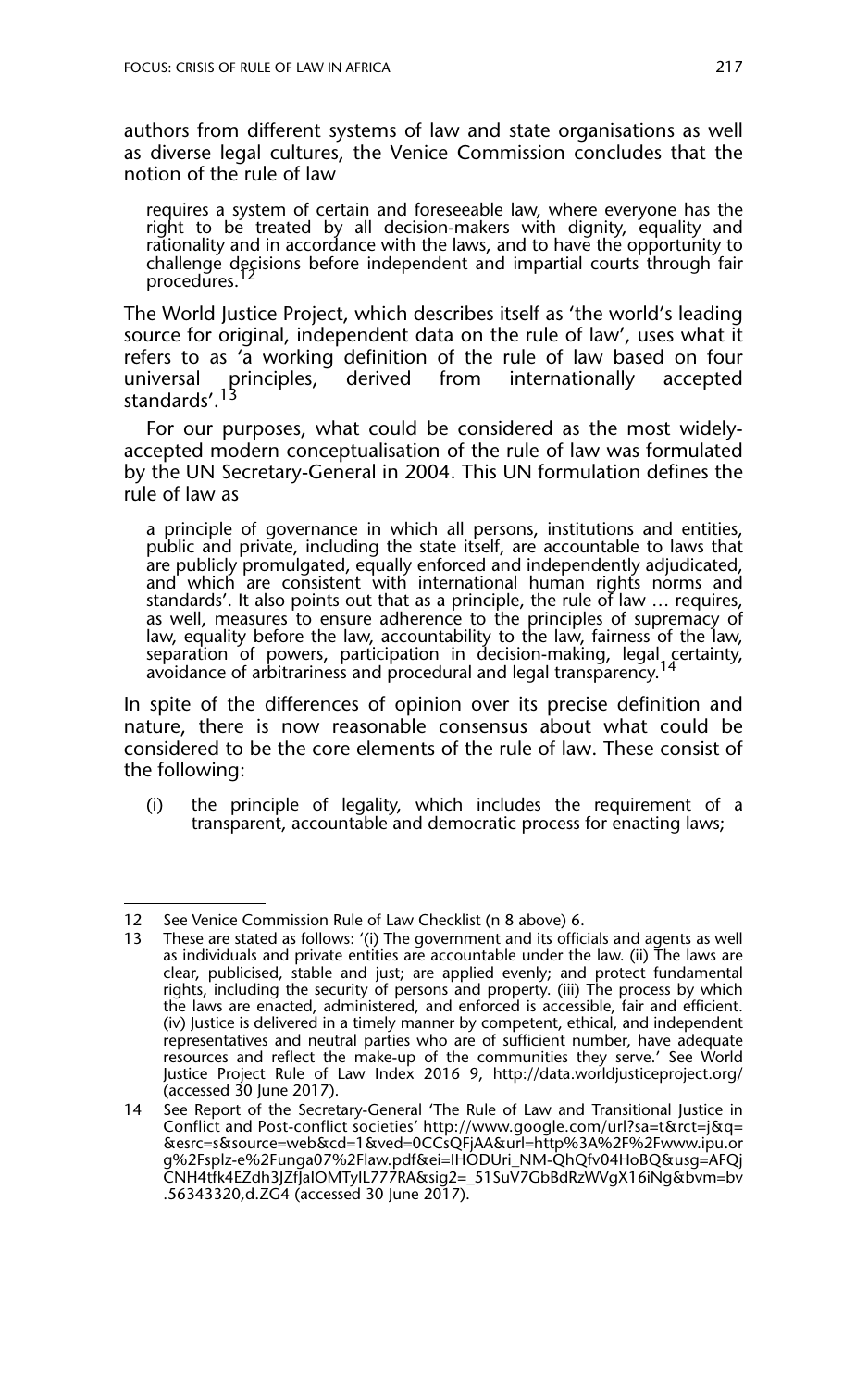- (ii) the principle of non-discrimination and equality before the law, which means that government and its officials and agents as well as individuals and private entities are accountable under the law;
- (iii) legal certainty and prohibition of arbitrariness, which requires that laws are clear, publicised, stable, and just, are applied evenly, and protect fundamental rights, including the security of persons and property;
- (iv) the process whereby the laws are enacted, administered and enforced is accessible, fair and efficient;
- (v) justice delivered in a timely manner by competent, ethical, and independent representatives and neutrals who are of sufficient number, have adequate resources, and reflect the make-up of the communities they serve; and
- (vi) respect for human rights.

This list of core elements is not exhaustive, nor is it final and valid for all time. Nevertheless, it does provide a reasonably good indication of a global model the application of which is inevitably affected by each country's constitutional and legal traditions. In this broad sense, the rule of law can apply only in a liberal constitutional democracy. It is now necessary to examine the rule of law challenges in Africa in light of this broad understanding of the concept.

## **3 Assessing the evidence of the rule of law crisis in Africa**

Assessing the state of the rule of law inevitably requires an evaluation of the extent of compliance with all or some of the core elements identified above. There is no generally-agreed universal standard for conducting such an assessment. Nevertheless, several international non-governmental organisations (NGOs) have attempted to develop indicators for evaluating and measuring compliance with one or more of these rule of law components. While most of these assessments have been global, some have focused on Africa. The evidence gathered by these bodies, at both international and regional levels, are now examined.

#### **3.1 International indicators of the rule of law crisis in Africa**

Several international surveys are regularly conducted to assess the performance of countries in one or more of the components of the rule of law. These include the World Justice Project, which focuses exclusively on the rule of law, as well as others, such as Freedom House (which carries out annual surveys and reports on freedom of the press, freedom of the world, and freedom on the internet);<sup>15</sup>

<sup>15</sup> https://freedomhouse.org/reports (accessed 30 June 2017).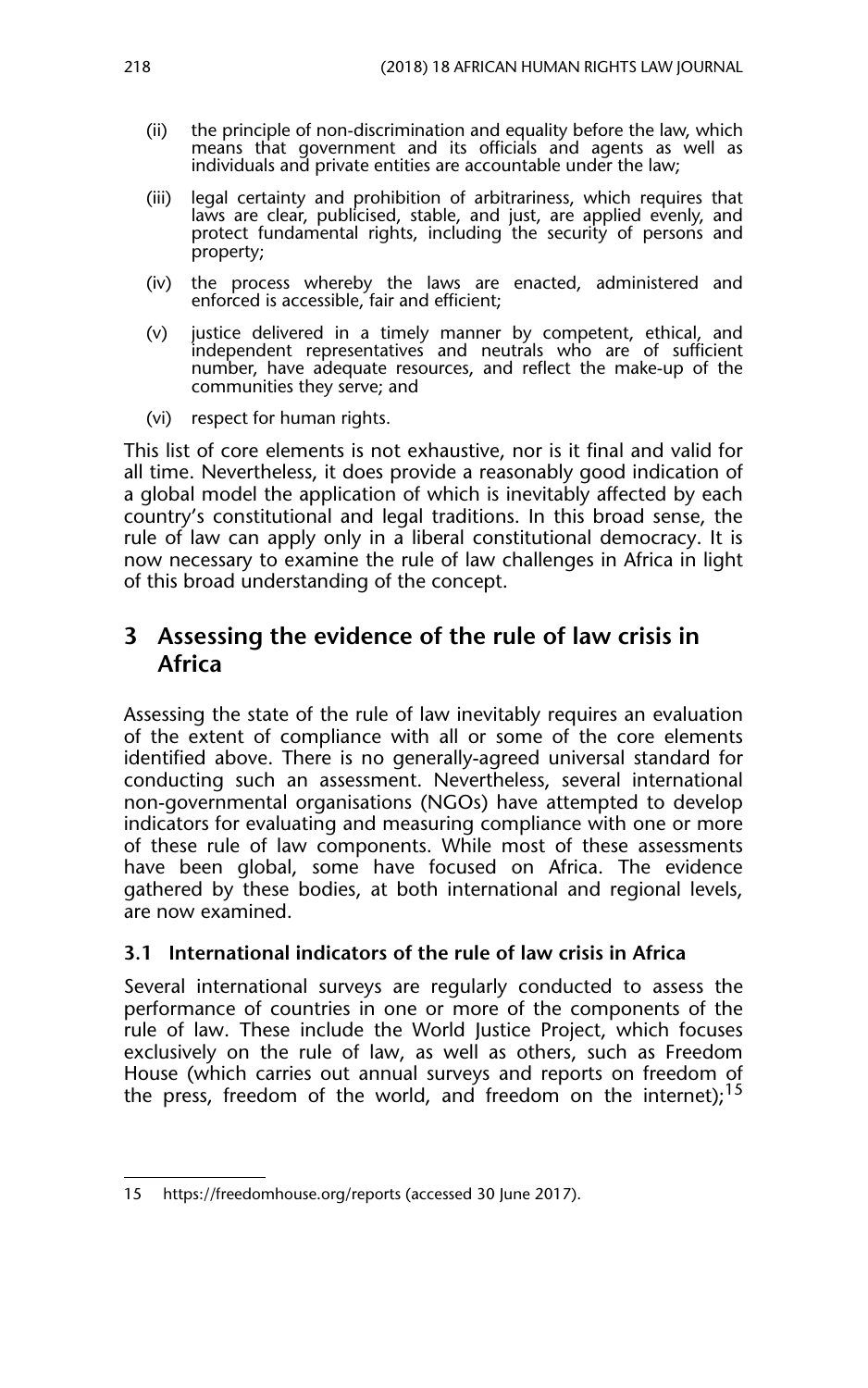Transparency International's annual Corruption Perception Index;<sup>16</sup> and the fragile state index.<sup>17</sup> This discussion will concern only three of these: the World Justice Project, Freedom House's freedom of the world and the fragile state index.

#### **3.1.1 Evidence based on the World Justice Project's Rule of Law Index**

The Rule of Law Index published by the World Justice Project since 2011 is the only such project devoted exclusively to the rule of law as broadly defined above.<sup>18</sup> It provides scores and rankings for the rule of law in each country in respect of eight factors or themes: constraints on government powers; absence of corruption; open government; fundamental rights; order and security; regulatory enforcement; civil justice; and criminal justice.<sup>19</sup> The factors are intended to reflect the way in which people experience the rule of law in their daily lives, thereby providing a basis for measuring a country's adherence to the rule of law. In this way, areas of strength and weakness are identified. The scores and rankings are based on 44 subfactors.<sup>20</sup>

Although the World Justice Project reports date back to 2006, it is only the analysis for the periods 2012/2013, 2014, 2015 and 2016 that provide some evidence of trends in Africa. The 2012/2013 report reveals that Africa lags behind other regions around the world in nearly all dimensions of the rule of law. $21^{\circ}$ Of the 18 African countries surveyed during this period, Botswana, Ghana and South Africa came out on top, whereas Nigeria, Cameroon and Zimbabwe were at the bottom. The same 18 countries were assessed in 2014 with the same results, namely, with Botswana, Ghana and South Africa being the overall top rule of law performers but with global rankings of twentyfifth, thirty-seventh and fortieth, respectively, showing that countries in the region still were not performing well.<sup>22</sup> The same three countries, namely, Nigeria, Cameroon and Zimbabwe, were the weakest performers; their global ranking of ninety-third, ninety-fifth and ninety-seventh, respectively, from the 99 countries in the world reviewed underscores the problem around the rule of law in Africa. In 2015, 21 African countries were assessed out of 102 globally, and the

<sup>16</sup> https://www.transparency.org/news/feature/corruption\_perceptions\_index\_2016 (accessed 30 June 2017).

<sup>17</sup> http://reliefweb.int/report/world/fragile-states-index-2016 (accessed 30 June 2017).

<sup>18</sup> See generally World Justice Project Rule of Law Index 2016 (n 13 above).

<sup>19</sup> A 9th factor, informal justice, is measured but not included in the aggregated scores and rankings.

<sup>20</sup> For a detailed description of the processes and methodology of collecting data for the information, see World Justice Project Rule of Law Index 2016 (n 13 above).

<sup>21</sup> https://worldjusticeproject.org/sites/default/files/documents/WJP\_Index\_Report\_ 2012.pdf (accessed 30 June 2017).

<sup>22</sup> https://worldjusticeproject.org/sites/default/files/files/wjp\_rule\_of\_law\_index\_ 2014\_report.pdf (accessed 30 June 2017).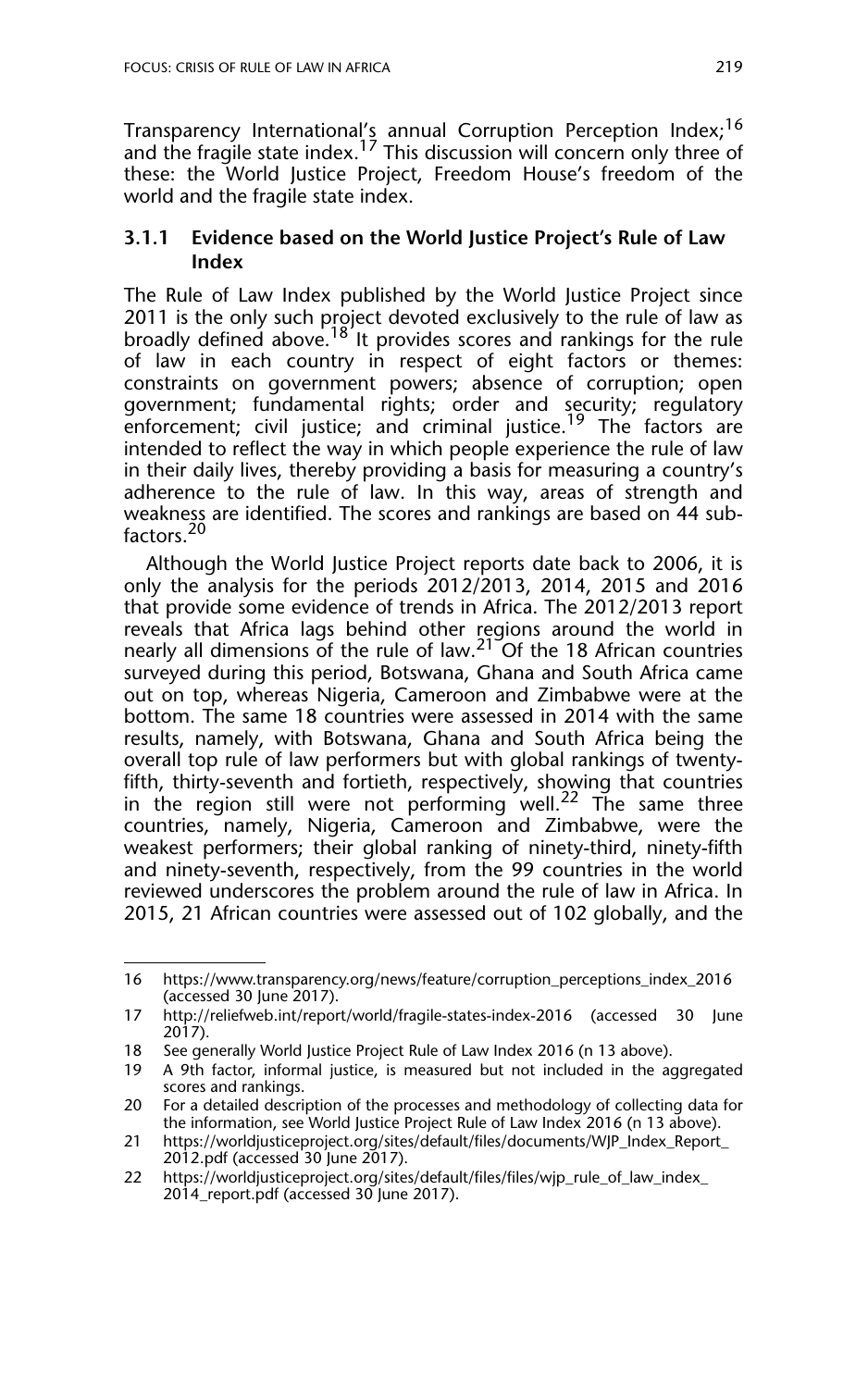pattern of strong and weak rule of law performers in Africa remained exactly the same.<sup>23</sup> The overall global performance of African countries showed a slight deterioration in rule of law performance.  $24$ 

A recent report, based on 2016 data, shows that the same three countries were the strongest performers in Africa. Their global ranking, with South Africa ranked forty-third (a drop of seven positions), Ghana, forty-fourth (a drop of 10 positions) and Botswana, frty-fifth (a drop of 14 positions), points to an alarming drop in adherence to the rule of law in Africa.<sup>25</sup> The decline in rule of law adherence is also evident amongst the group of poorly-performing countries. This consists of Egypt, ranked at one-hundred-and-tenth (a drop of 24 positions); Cameroon, at one-hundred-and-ninth (a drop of 12 positions), and Zimbabwe, at one-hundred-and-eighth (a drop of eight positions). Even if one takes into account that 113 as compared to 102 countries were surveyed in 2016, the deterioration is still dramatic and significant.<sup>26</sup> Finally, it is also worth noting that for the two years during which the average regional rule of law rankings for each factor were assessed, Africa's poorest-performing areas for 2012/2013 were in civil justice, constraints on government and corruption. In the 2014 index, the lowest-performing area remained civil justice, followed by constraints on government and the state of criminal justice.

The first, and obvious, observation to be made is that respect for the rule of law in Africa has been progressively declining. The effective rule of law requires consistent compliance with its various component elements. The second observation is that of the 18 to 21 African countries that have been surveyed since the World Justice Project started, some countries have consistently performed well, such as Botswana, Ghana and South Africa, whereas others, such as Cameroon, Nigeria and Zimbabwe, have consistently shown low levels of adherence to the rule of law.

The next section deals with surveys that focus on one or more of the individual components the rule of law outlined above. It first

<sup>23</sup> https://worldjusticeproject.org/sites/default/files/roli\_2015\_0.pdf (accessed 30 June 2017).

<sup>24</sup> Botswana was ranked 31st (a drop of six positions); Ghana, 34th (an improvement of 3 positions); and South Africa 36th (an improvement of four positions). In the case of the regularly underperforming countries, Nigeria is in 96th position (a drop of three positions); Cameroon in 95th position (a drop of two); and Zimbabwe in 100th position (a drop of three positions).

<sup>25</sup> https://worldjusticeproject.org/sites/default/files/documents/RoLI\_Final-Digital\_0. pdf (accessed 30 June 2017).

<sup>26</sup> The increase in numbers does not explain this as the scores themselves also show a remarkable decrease. Eg, Botswana scored 0,64 in 2015 but only 0,58 in 2016; Ghana scored 0,60 in 2015 but only 0,58 in 2016; and South Africa scored a mere 0,58 in 2015 and 0,59 in 2016, claiming the top spot in Africa. For the underperforming countries, the trend is similar. In 2016, Egypt, Cameroon and Zimbabwe all scored 0,37, but in 2015, Egypt scored 0,44 and Cameroon 0,40, while Zimbabwe had a similar score of 0,37.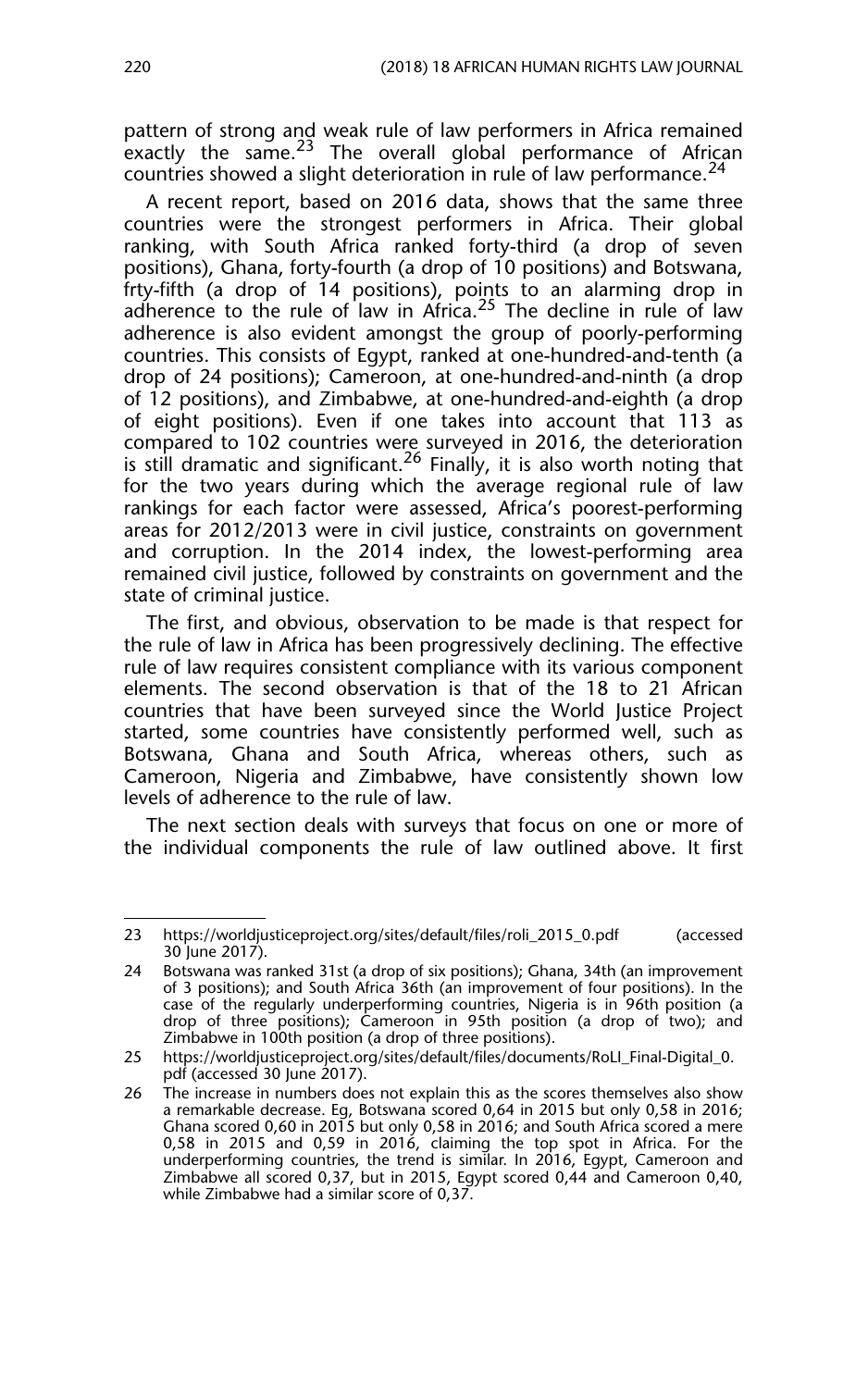attends to these specific components and thereafter provides an overall account of the performance of African states.

#### **3.1.2 Evidence based on the Freedom House Freedom in the World surveys**

Freedom House's Freedom in the World survey is a long-standing and widely-consulted annual survey on the state of political and civil rights around the world. It tracks the trends in 209 countries and territories and has been published regularly in its present comprehensive form since 1973.<sup>27</sup> The Freedom of the World rating process uses a threetiered system consisting of scores, ratings and status.<sup>28</sup> The scores are awarded to each country or territory based on 10 political rights indicators and 15 civil rights indicators.

To enable one to appreciate the evolving trends in political and civil rights, we extracted and analysed the scores for African countries from the global scores for three different periods. The first period, 1973- 1982, arguably reflects the lowest point of constitutionalism and the peak of post-independence authoritarianism. The second period, 1991-2000, marks the beginning of democratic revival and a wave of constitutional modernisation. The final period, 2007-2017, is characterised by a decline.

Two observations may be made about the evolution of civil and political rights from 1972 to the present. First, during 1973-1982, the majority of African countries were classified as 'not free' (34 out of the 52 countries surveyed, or 65 per cent). Whilst a few in this group on occasion moved in or out of this category, others – such as Algeria, Angola, Benin, Burundi, Central African Republic, Chad, DRC, Equatorial Guinea, Guinea, Guinea Bissau, Libya, Malawi, Mali, Mauritania, Mozambique, Namibia, Niger, Somalia, Tanzania and Togo – did not improve at all. On the other hand, 15 (28,8 per cent) of the countries were classified as 'partly free', and only three countries (5,7 per cent) were classified as 'free' (these consisted of Botswana, except in 1973; The Gambia, except in 1982; and Mauritius, except in 1979, 1980 and 1981).

For the period 1991 to 2000, there was considerable improvement. The number of countries classified as 'not free' dropped to 21 (40 per cent) and those classified as 'party free' increased to 23 (43 per cent). However, the most dramatic increase was in the number of countries classified as 'free', which tripled to nine (17 per cent). A pattern begins to emerge with a group of countries that throughout this period were either classified as 'not free' (Cameroon, Chad, DRC, Equatorial Guinea, Libya, Mauritania, Rwanda, Somalia and Sudan);

<sup>27</sup> It is worth noting that the reviews started as the Balance Sheet of Freedom in the 1950s.

<sup>28</sup> This is explained in depth in Freedom in the World 2017, Methodology, https:// freedomhouse.org/report/methodology-freedom-world-2017 (accessed 30 June 2017).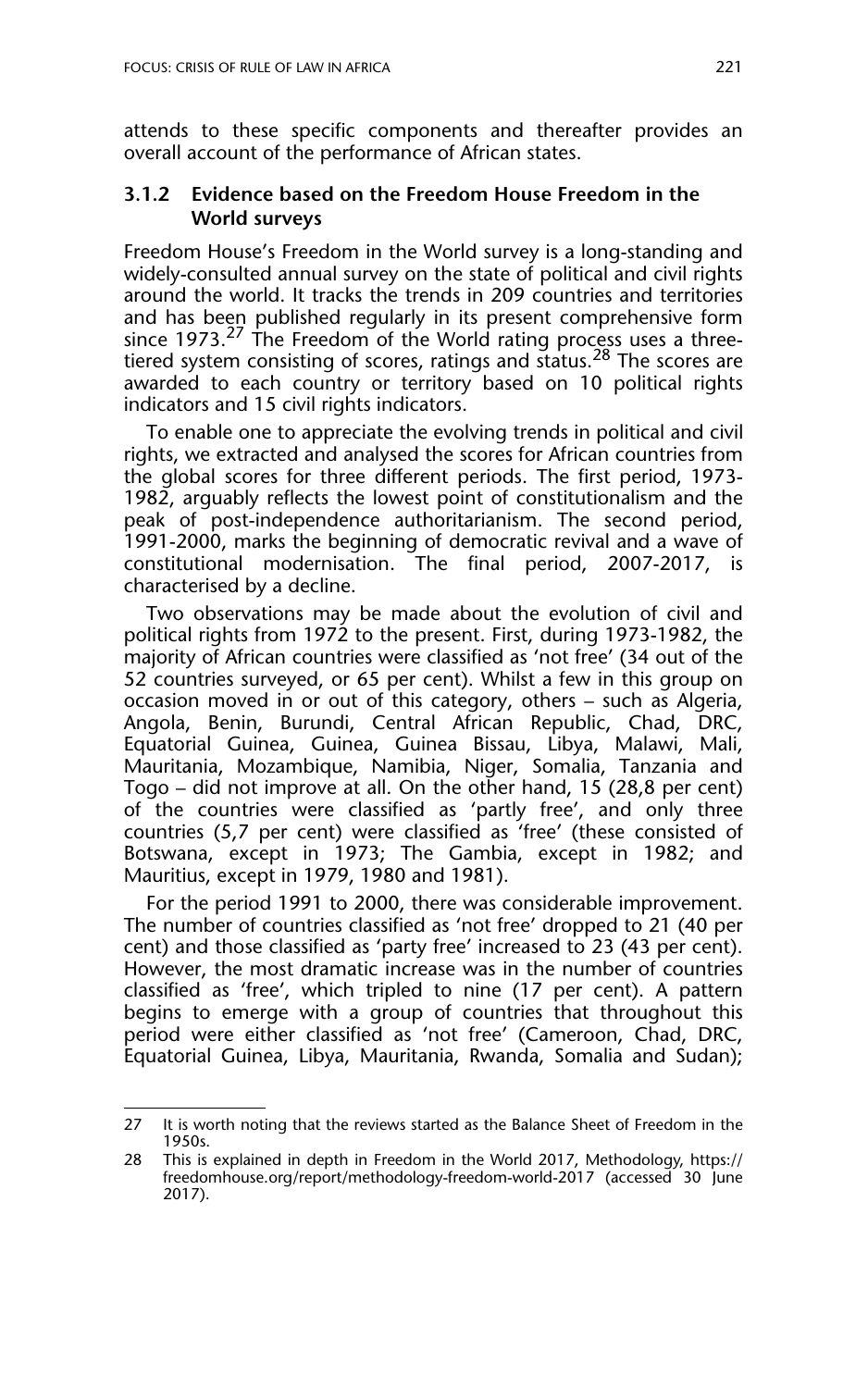'partly free' (Central African Republic, Comoros, Gabon, Guinea Bissau, Lesotho, Madagascar, Morocco, Senegal and Zimbabwe) or 'free' (Benin, Botswana, Cape Verde, Mauritius, Namibia and São Tomé and Principe).

An analysis of the survey for the period 2007 to 2017 shows a decline in respect of political and civil rights on the continent. The number of countries classified as 'not free' increased marginally to 22 (41 per cent), and those classified as 'partly free' dropped to 22 (41 per cent), and the only improvement was that one more country joined the category of 'free' countries to raise them to 10 (18 per cent). The decline is also reflected in the quality of the performance of countries during this period. Almost the same group of countries were classified throughout this period as either 'not free' (Algeria, Angola, Cameroon, Chad, Congo Republic, DRC, Egypt, Equatorial Guinea, Eritrea, Rwanda, Somalia, South Sudan, Sudan and Swaziland); 'partly free' (Burkina Faso, Comoros, Kenya, Liberia, Madagascar, Malawi, Morocco, Mozambique, Niger, Nigeria, Seychelles, Tanzania, Togo and Zambia); or 'free' (Benin, Botswana, Cape Verde, Ghana, Mauritius, Namibia, São Tomé and Principe and South Africa). As in the previous period, in some countries there were a few movements during this period between the different levels of freedom of political and civil rights.

Second, the 2017 Freedom in the World report points out that 2017 marked the eleventh consecutive year in which global declines in political and civil rights outnumbered improvements. An analysis of the global tables reveals that although dramatic declines in freedom were experienced in every region in the world, the largest were in Africa. Of particular concern is the fact that six of the first 10 countries in the world that underwent the largest decline in the last 10 years are from Africa.29 Furthermore, of the 49 countries designated as 'not free', six African countries feature amongst the 11 countries with the worst aggregate scores for political and civil liberties.<sup>30</sup> In fact, the 2017 report on Africa underlines the steady decline: Twenty-three countries (43 per cent) are designated as 'not free'; 21 (39 per cent) as 'partly free'; and 10 (18 per cent) as 'free'.

I now turn to the third global study, which focuses on the broader issue of state fragility.

<sup>29</sup> These are Central African Republic; The Gambia; Mali; Burundi; Mauritania; and Ethiopia. See further A Puddington & T Roylance 'Freedom in the World 2017. Populists and autocrats: The dual threat to global democracy' 5 https://freedom house.org/sites/default/files/FH\_FIW\_2017\_Report\_Final.pdf (accessed 30 June 2017).

<sup>30</sup> Puddington & Roylance (n 29 above) 6. These are Eritrea; South Sudan; Somalia; Sudan; Equatorial Guinea; and Central African Republic.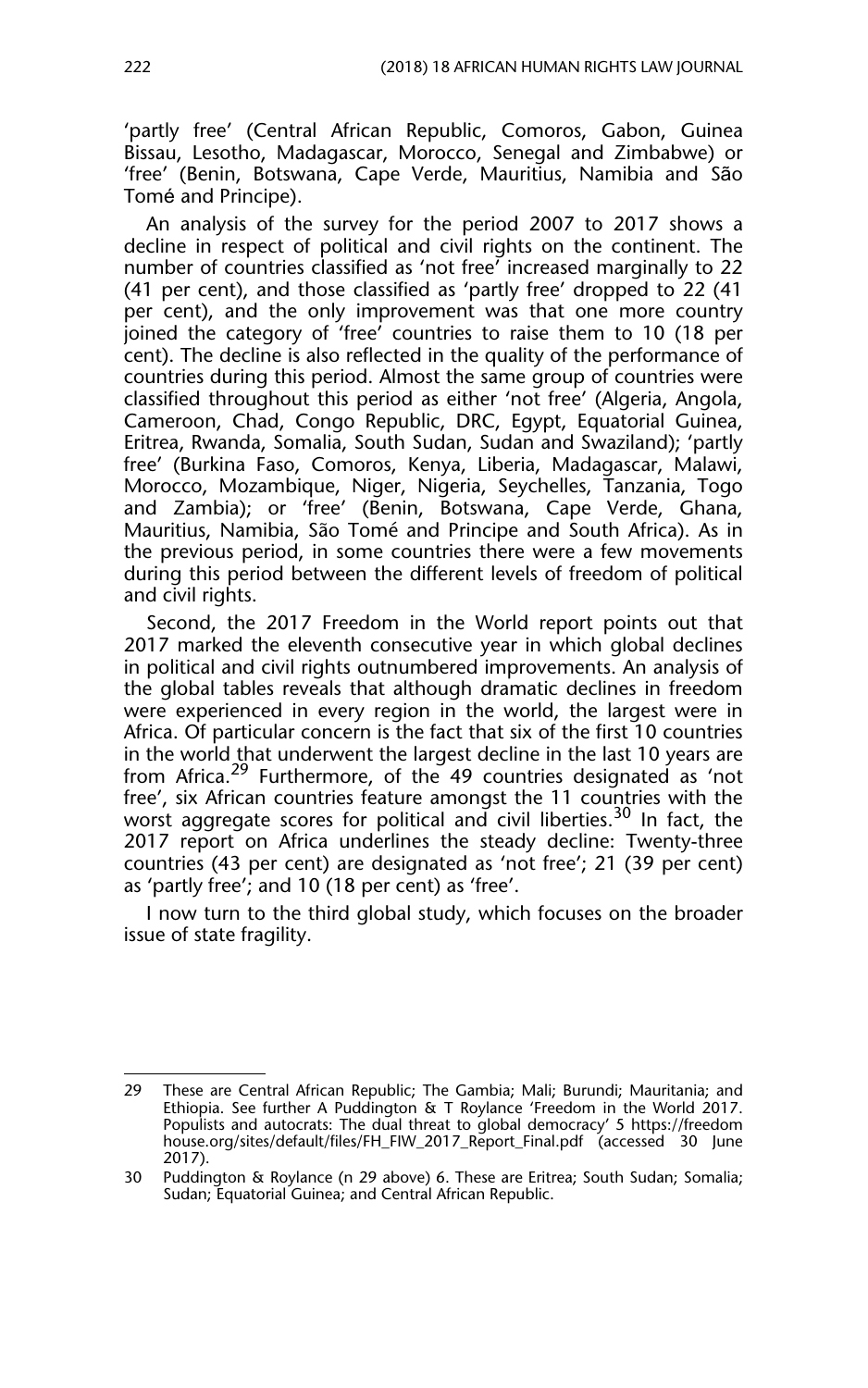#### **3.1.3 Evidence based on the Fragile States Index**

The Fragile States Index (formerly the Failed States Index) is an annual report produced since 2005 by the United States (US) Fund for Peace and the magazine *Foreign Policy*. 31 The Index assesses states' vulnerability to conflict or collapse using 12 political, social and economic indicators and more than a hundred sub-indicators that seek to measure factors conducive to conflict. The project is premised on the belief that

it is critically important that the international community understand and closely monitor the conditions that contribute to fragility  $-$  and be prepared to take the necessary actions to deal with the underlying issues or otherwise mitigate the negative effects.

Many of these indicators – such as group grievance; uneven economic development; poverty and economic decline; state legitimacy; public services; factionalised elites; and human rights – raise issues relevant to the rule of law, as defined earlier.  $32$ 

A study of the 10-year trend of the Fragile States Index provides some useful indications of the state of rule of law compliance in Africa. An analysis of the index for the period 2007-2016 shows that, almost throughout this entire period, 14 African countries featured amongst the 20 most vulnerable states in the world. There are no surprises as to who these are, as the countries include those that have experienced internal conflict and strife.<sup>33</sup> In fact, seven of the eight countries in the 'very high alert' category are in Africa.<sup>34</sup> However, the performance of some countries that have progressively worsened over the years deserves attention. It is noted that South Africa, long regarded after the end of apartheid in 1994 as the economic and political engine of Africa, has been demonstrating signs of significantly-worsening trends in line with deepening political divisions and social unease leading to regular service delivery protests and civil disturbances in the country.<sup>35</sup> The 2016 report also points to 'significant worsening' of conditions in other African countries, such as Senegal, Guinea Bissau, Mozambique, Gambia, Djibouti and Ghana. The case of Ghana, which in the last two decades 'is often cited as a shining light of democracy and development in a frequently

<sup>31</sup> See http://fundforpeace.org/fsi/ (accessed 30 June 2017).

<sup>32</sup> Other indicators include demographic pressures; refugees and internally-displaced persons; human flight and brain drain; security apparatus; and external intervention. See http://library.fundforpeace.org/library/fragilestatesindex-2016. pdf 12-14 (accessed 30 June 2017).

<sup>33</sup> These are South Sudan; Somalia; Central African Republic; Sudan; DRC; Chad; Guinea; Nigeria; Zimbabwe; Ethiopia; Guinea Bissau; Burundi; Eritrea; and Niger.

<sup>34</sup> These are DRC; Chad; Sudan; Central African Republic; South Sudan; and Somalia. See http://library.fundforpeace.org/library/fragilestatesindex-2016.pdf (accessed 30 June 2017).

<sup>35</sup> See MH Maserumule 'What rising protests in South Africa say about attitudes towards local government' https://mg.co.za/article/2016-06-21-what-risingprotests-in-south-africa-say-about-attitudes-towards-local-government (accessed 30 June 2017).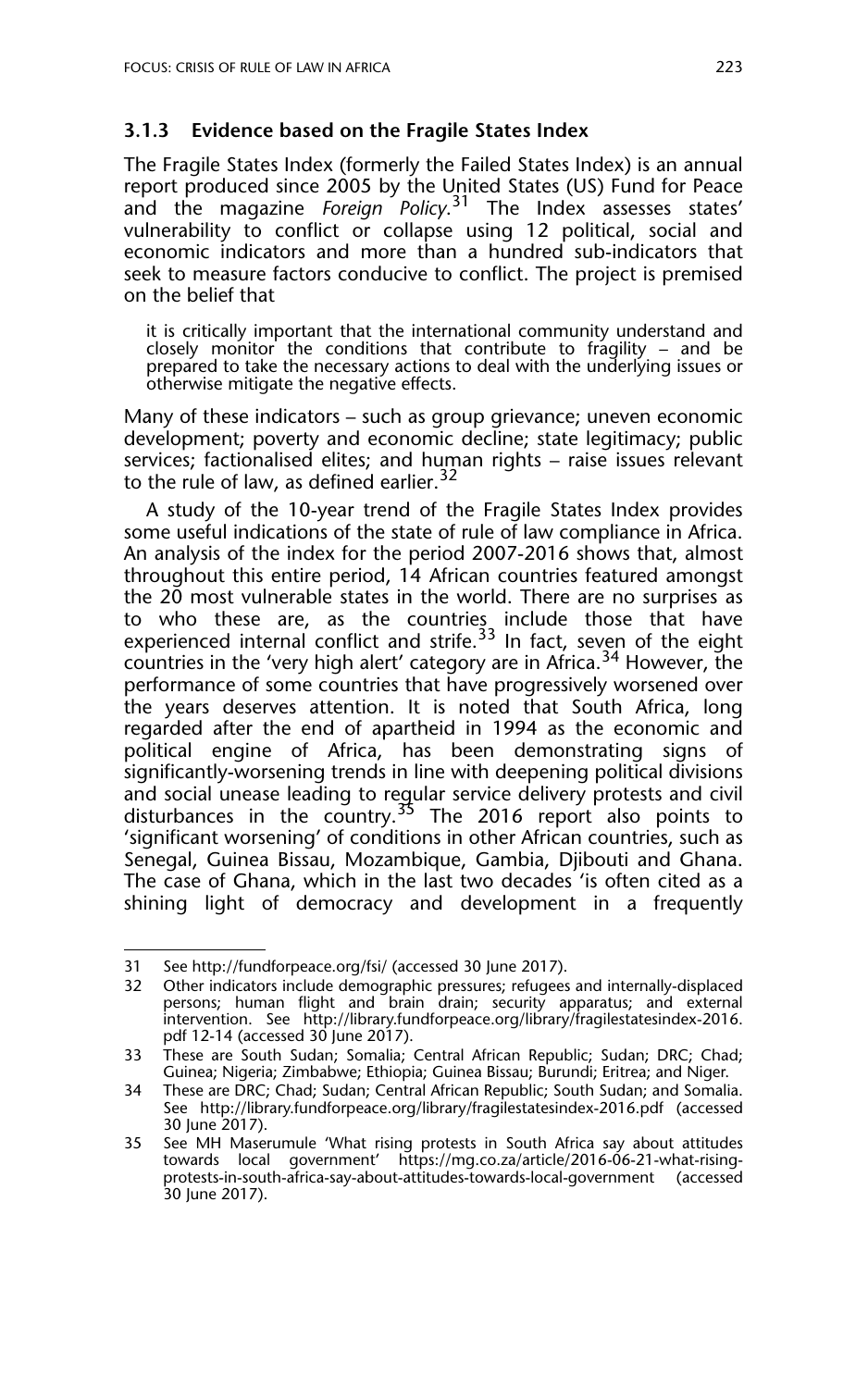conflicted region', has now reached the point of being a 'cause for alarm'.<sup>36</sup>

Overall, what the Fragile States Index shows is that failing or critically weak states are concentrated in sub-Saharan Africa. Furthermore, most of the countries in the category of 'high' or 'very high alert' coincide with those noted by the World Justice Project and Freedom House surveys as consistently performing poorly with regard to respecting the basic norms of the rule of law.

Moving away from these global indicators of the state of adherence to the rule of law, I turn to a regional indicator.

#### **3.2 Evidence from a regional indicator: The Ibrahim Index of African Governance**

Since it was first published in 2007, the Ibrahim Index of African Governance (Ibrahim Index) has been providing an annual assessment of the quality of governance in every African country based on 90 indicators constituted into 14 sub-categories, four categories and one overall measurement of governance.37 The Ibrahim Index provides the most comprehensive data available on African governance. The four main categories guiding the assessment are safety and the rule of law; participation and human rights; sustainable economic opportunity; and human development. Like the surveys examined above, the Ibrahim Index, through its broad sub-categories and indicators, covers most of the factors identified earlier as critical components of the rule of law. This is particularly so with respect to its 14 sub-categories.<sup>38</sup>

The 2016 Ibrahim Index Report provides an overall governance report of all African countries for the decade from 2006 to 2015 and contains rich, useful information about trends not only in governance, but also in adherence to the rule of law. As the only comprehensive indigenous index on these issues, it needs to be taken seriously.

The 2015 rankings show that the top 10 performers were Mauritius, Botswana, Cape Verde, Seychelles, Namibia, South Africa, Tunisia, Ghana, Rwanda and Senegal. By contrast, the 10 most underperforming countries were Somalia, South Sudan, Central African Republic, Libya, Eritrea, Sudan, Chad, Equatorial Guinea, DRC

<sup>36</sup> Maserumule (n 35 above) 18.

<sup>37</sup> See Mo Ibrahim Foundation 'A decade of African governance 2006-2015: 2016 Ibrahim Index of African governance. Index Report' http://s.mo.ibrahim.foun dation/u/2016/10/01184917/2016-Index-Report.pdf?\_ga=2.79825495.11095210 50.1496390149-1550746377.1489484030 (accessed 30 June 2017).

<sup>38</sup> The 14 sub-categories consist of the following indicators: (i) under safety and rule of law: rule of law, accountability, personal safety and national security; (ii) under participation and human rights: participation, rights and gender; (iii) under sustainable economic opportunity: public management, business environment, infrastructure and rural sector; and (iv) under human development: welfare, education and health.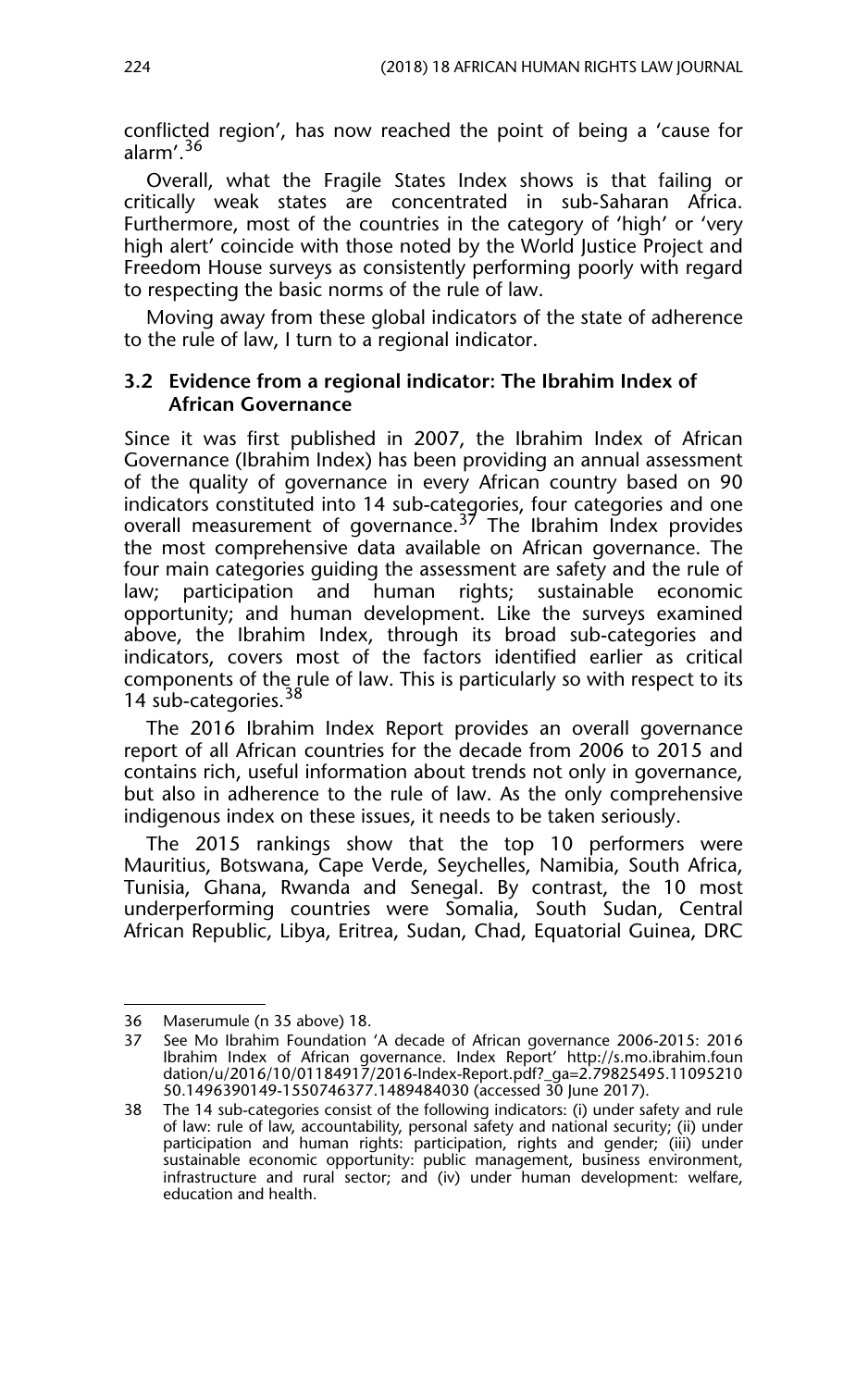and Angola.<sup>39</sup> In the sub-category of rule of law, the top 10 performers are almost the same (Mauritius, South Africa, Botswana, Cape Verde, Ghana, Namibia, Senegal, Malawi, Zambia and Seychelles). Likewise, the weakest countries in adhering to the rule of law are nearly identical to the poorest performers in overall governance: Somalia, Eritrea, Libya, Central African Republic, South Sudan, Equatorial Guinea, Burundi, Guinea Bissau and Angola.<sup>40</sup>

However, what is most revealing is the trend emerging from an analysis of the Ibrahim Index in the previous decade, namely, from  $2006$  to  $2015.<sup>41</sup>$  While the continental average score in overall governance during this period improved by one point, the category of safety and rule of law was the only category that registered a negative trend, falling by 2,8 score points. This decline was driven by negative results across all the four constituent sub-categories of safety and rule of law. In fact, the 2015 Index shows that almost two-thirds of African citizens live in a country where safety and the rule of law has deteriorated over the last ten years.

Moreover, a look at the 10 highest-scoring countries in terms of human rights shows that in six of these countries, over the past decade there has been deterioration regarding respect for rights.<sup>42</sup> As a result, despite their overall good performance, a general review of the scoring for safety and the rule of law over the last decade shows that good performers, such as South Africa, registered the largest decline during this period, followed by Cape Verde, Botswana, Seychelles and Mauritius. It is also worth noting that two-thirds of the countries on the continent, representing 67 per cent of the population, have also shown deterioration in freedom of expression over the last decade. Overall, the 10-year country trend in the Ibrahim Index, which shows the most improved countries<sup>43</sup> and the countries that have deteriorated the most during this period,<sup>44</sup> presents a rather confusing, unsettled and unpredictable picture.

#### **3.3 Some tentative conclusions**

Although the above surveys provide a reasonably clear indication of the extent of the crisis of the rule of law in Africa, a number of caveats

<sup>39</sup> Mo Ibrahim Foundation (n 37 above) 18.

<sup>40</sup> Mo Ibrahim Foundation 34.

<sup>41</sup> See Mo Ibrahim Foundation 2.

<sup>42</sup> This is evident when considering significant deterioration since 2006 in four of the five underlying indicators, namely, civil liberties, freedom of association and assembly, human rights violations, and freedom of expression. See further Mo Ibrahim Foundation (n 37 above) 44.

<sup>43</sup> These were Côte d'Ivoire; Togo; Zimbabwe; Liberia; Rwanda; Ethiopia; Niger; Morocco; Kenya; and Angola. See Mo Ibrahim Foundation (n 37 above) 19.

<sup>44</sup> These were Libya; Madagascar; Eritrea; Central African Republic; Mali; The Gambia; Mauritania; Burundi; Ghana; and South Africa. It is important to note that South Sudan was not included in this 10-year analysis since there was no independent data on the country prior to 2011. See Mo Ibrahim Foundation (n 37 above) 19.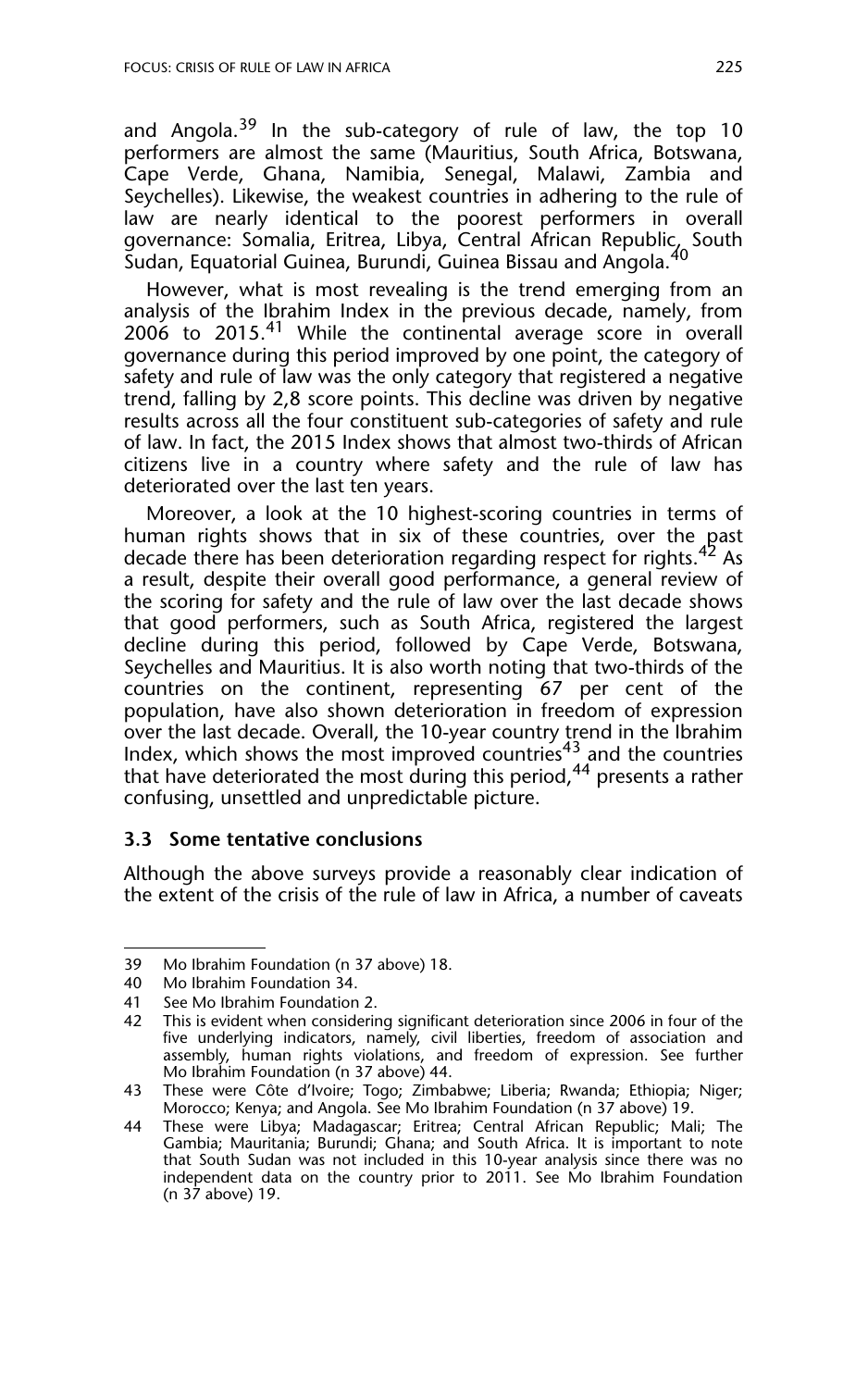should be borne in mind when interpreting and drawing conclusions from the findings. Two are particularly important.

First, many of the global surveys, such as Freedom House's Freedom in the World and Fragile States Index, have been criticised for their perceived bias towards Western positions, especially those favoured by the US.<sup>45</sup> In spite of this, the use of several sources, particularly an African resource, such as the Ibrahim Index, could help correct the impact of such biases. Second, the impact of subjective contextual factors in assessing the different indicators is an important factor that could affect some of the results. This is so because the implementation of the various rule of law components is influenced by the judicial, historical, political, social or cultural context of each country. In other words, many of the surveys depend on responses to uniformly-formulated questions, but there is no reason to assume that the local context does not play a part in the responses. This makes it difficult to arrive at an accurate objective conclusion.

For example, in assessing the extent of judicial independence, account must be taken of the fact that judicial independence is not merely an ideal, but that there are differences in approach dictated by the differences in legal traditions.<sup>46</sup> The same is true in assessing the standards of separation of powers in each country. This often depends on the particular tradition of separation of powers in question. Another example is the issue of corruption. Certain forms of corruption have become so endemic and routinised that in some countries citizens no longer consider this as corruption but rather as a normal way of 'getting things done'. This is illustrated by the public utterances of President Jacob Zuma of South Africa. He has argued that the National Prosecuting Authority was justified in abandoning more than 750 charges of corruption and racketeering against him because corruption is only a crime in a 'Western paradigm'.<sup>47</sup> In rejecting allegations of impropriety for the use of state funds in upgrading his private residence under the pretext of enhancing his security protection, Zuma also argued that only 'very clever and bright people', and not ordinary South Africans, see anything wrong with this use of taxpayers' money.<sup>48</sup>

<sup>45</sup> See 'Criticisms of Freedom House Methodology' http://www.zeepedia.com/ read.php?reports\_criticisms\_of\_freedom\_house\_methodology\_gross\_national\_hap piness\_human\_resource\_development&b=32&c=22 (accessed 30 June 2017).

<sup>46</sup> Examples could be multiplied. Eg, different countries use different means and procedures to attain justice. In criminal proceedings, some countries may use the adversarial system, and others the inquisitorial system; some may use juries whereas others rely only on the judge; again, in some countries there is free legal aid but not in others.

<sup>47</sup> See 'Zuma wanted charges dropped because corruption is a "Western thing"' http://www.news24.com/SouthAfrica/Politics/Zuma-wanted-charges-droppedbecause-corruption-is-a-Western-thing-20141012 (accessed 30 June 2017).

<sup>48</sup> As if to prove Zuma correct, the ruling African National Congress (ANC) went on the win a majority of seats in the parliamentary elections at the peak of the Nkandla scandal, even though with a much reduced majority. See 'Zuma: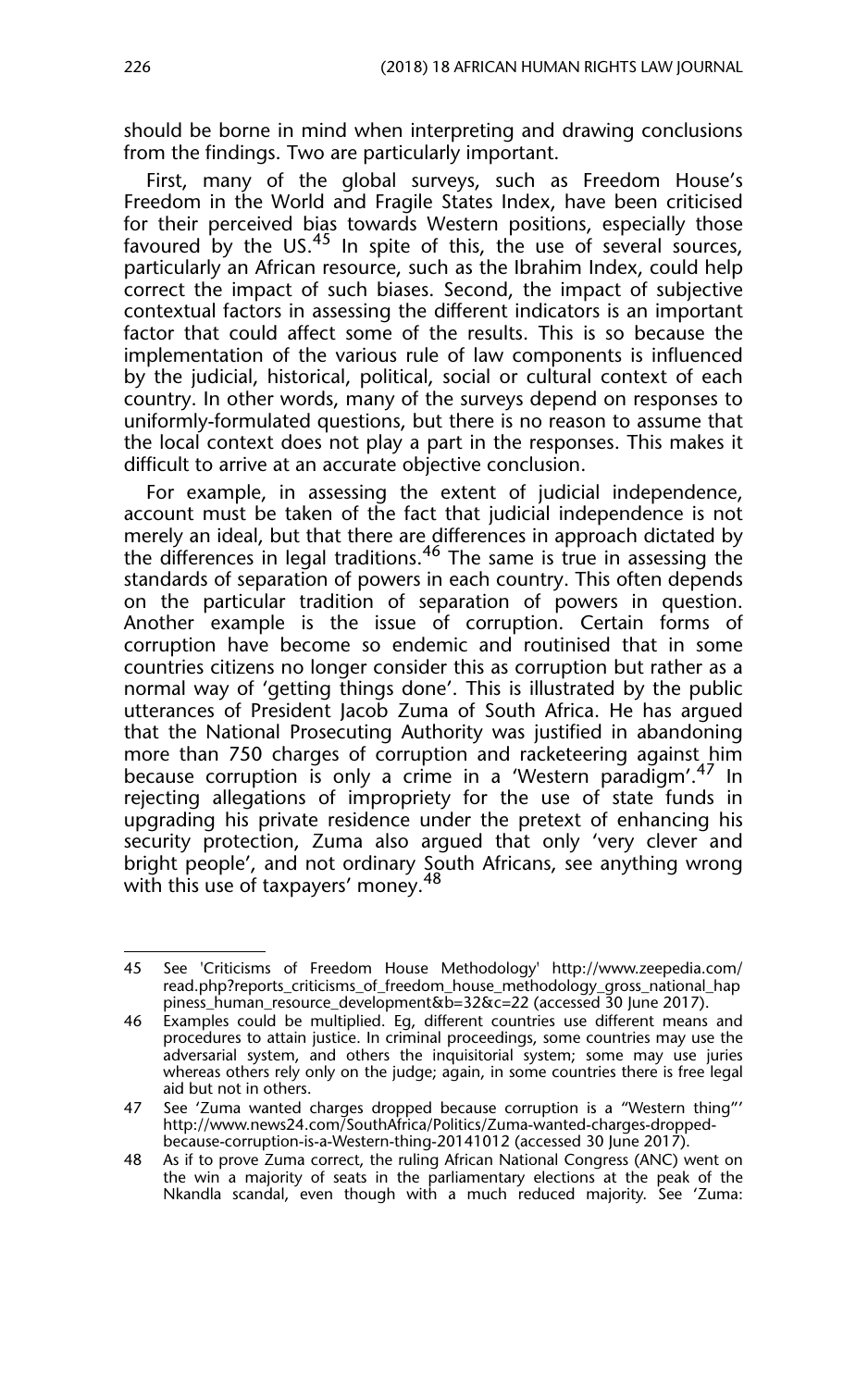Hence, the degree of adherence to, as well as the measurement of compliance with, the rule of law in the various countries is sometimes affected by the local context. Nevertheless, it is debatable whether taking into account such factors could explain significant differences in the level of respect for the rule of law. The combination of different sources, instruments and methods used by the different surveys provides a reasonable basis to draw important conclusions about the state of respect for the rule of law in Africa.

In correlating the conclusions arrived at by the different surveys, it is clear that the levels of respect for the rule of law in Africa vary from country to country. Some countries have performed well in all or some of the core elements identified above, either consistently or intermittently, while others have not. Three important conclusions may be drawn.

First, although the 1990s appeared to have ushered in a new commitment to respect for the rule of law, this seems to have peaked in the early 2000s and since then has gone into a steady decline. Whilst a cursory examination of the various surveys points to the increasing disregard of certain components of the rule of law, further studies are needed to identify exactly what these are.

Second, in spite of the impression of a degree of rule of law revival on the continent, all the surveys show that a number of countries have hardly made any progress at all since the 1990s. In fact, one could argue that at least 20 of Africa's 54 states are unable to provide even the barest minimum standards of the rule of law for their citizens.<sup>49</sup>

Third, all the different surveys and indicators reveal that even countries such as Mauritius, Botswana, Namibia, South Africa, Cape Verde and, more recently, Ghana, Seychelles and Senegal, which are doing well, have been declining in their compliance with the basic standards of the rule of law. This has been alarming in the cases of countries such as South Africa and Ghana, suggesting that the crisis of the rule of law in Africa is not only profound but affects all countries on the continent. Nevertheless, one may argue that in the countries where the rule of law problem has been protracted and persistent, the problem is of a profound nature that goes right to the heart of the constitutional and political system in place. On the other hand, the problem in countries like South Africa and Ghana probably is a reflection of the careless use of law or the abuse of powers that is of a temporary nature and not systemic although, if left unchecked, such

Nkandla not an issue for ordinary voters' https://www.enca.com/elections-2014south-africa/zuma-nkandla-not-issue-ordinary-voters (accessed 30 June 2017).

<sup>49</sup> In this group, one can distinguish between those that have seen little or no change since the 1990s, such as Angola; Cameroon; Burundi; Congo Republic; DRC; Guinea Bissau; Equatorial Guinea; Sudan; Libya; South Sudan; and Somalia, and others where there have been occasional periods of improvement, such as Central African Republic; Chad; The Gambia; Zimbabwe; Angola; Niger; Mauritania; Mozambique; and Mali.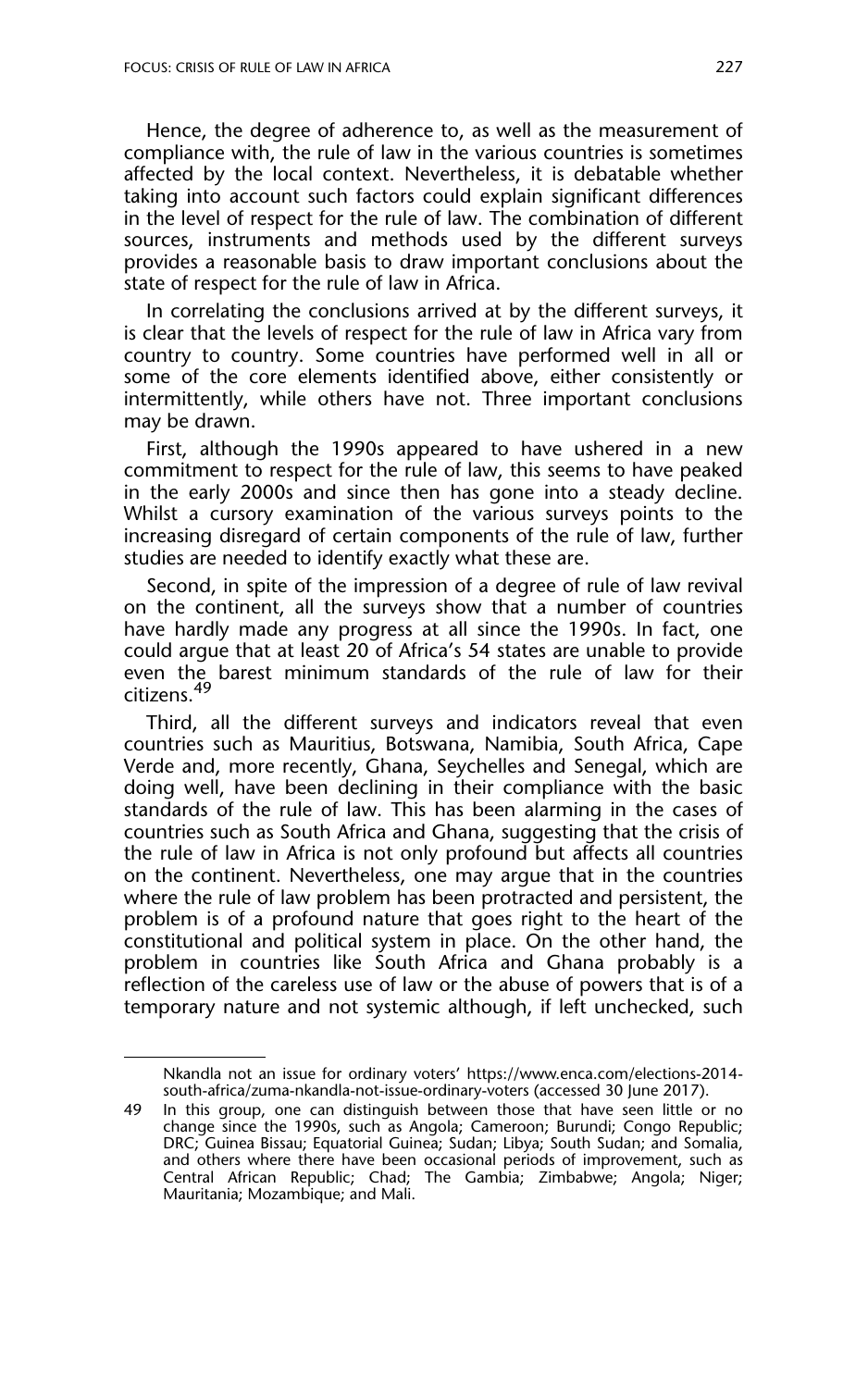abuse runs the risk of becoming protracted: The former (careless use) may be described as constitutional capture and the other (abuse of powers) as constitutional mischief. Therefore, there is no room for complacency or for assuming that it can be dealt with only at national level. How can this crisis be dealt with?

## **4 Addressing the crisis of the rule of law in Africa**

Apart from the Ibrahim Index, there is no other mechanism for monitoring and addressing the persistent threats caused by the nonimplementation and non-adherence to the rule of law in Africa. It is argued that there is a need for such a mechanism. Respect for the rule of law entails compliance with international standards of rule of law as laid down in international as well as regional and sub-regional instruments. As noted earlier, the AU, through its Constitutive Act, and the African Democracy Charter both provide for the respect for the rule of law by African countries. Besides this, the AU's Agenda 2063 lists as one of its aspirational goals that Africa will 'be a continent where democratic values, culture, practices, universal principles of human rights, gender equality, justice and the rule of law are entrenched'.<sup>50</sup> It has been noted that all African countries have in one way or another entrenched various components of the rule of law in their constitutions. Although this may have improved compliance levels in the early 1990s, the recent trend in the last two decades shows that constitutional entrenchment on its own will not suffice.

The AU has a responsibility to ensure that the fundamental values and principles on which the organisation is founded, one of which is the rule of law, and which is inextricably linked with democracy, respect for human rights and constitutionalism, are respected. Compliance with the rule of law at national level is critical to the AU achieving this aspiration. From this perspective, it is argued that it is necessary for the AU to take the lead in setting up measurement systems and for countries to develop their own abilities to monitor progress and identify areas of weaknesses that need to be corrected. In this regard, it is necessary to examine briefly what the AU has been doing, and to assess the weaknesses and strengths thereof to establish whether any lessons could be learnt from the approaches adopted to deal with rule of law issues by the European Union (EU) and the Council of Europe.

#### **4.1 Mechanisms for addressing Africa's rule of law challenges**

In the course of the transformation of the Organisation of African Unity (OAU) into the AU, the Heads of State and Government of the AU clearly committed themselves in the strongest possible terms to promote democracy, good governance and the rule of law amongst

<sup>50</sup> https://archive.au.int/assets/images/agenda2063.pdf (accessed 30 June 2017).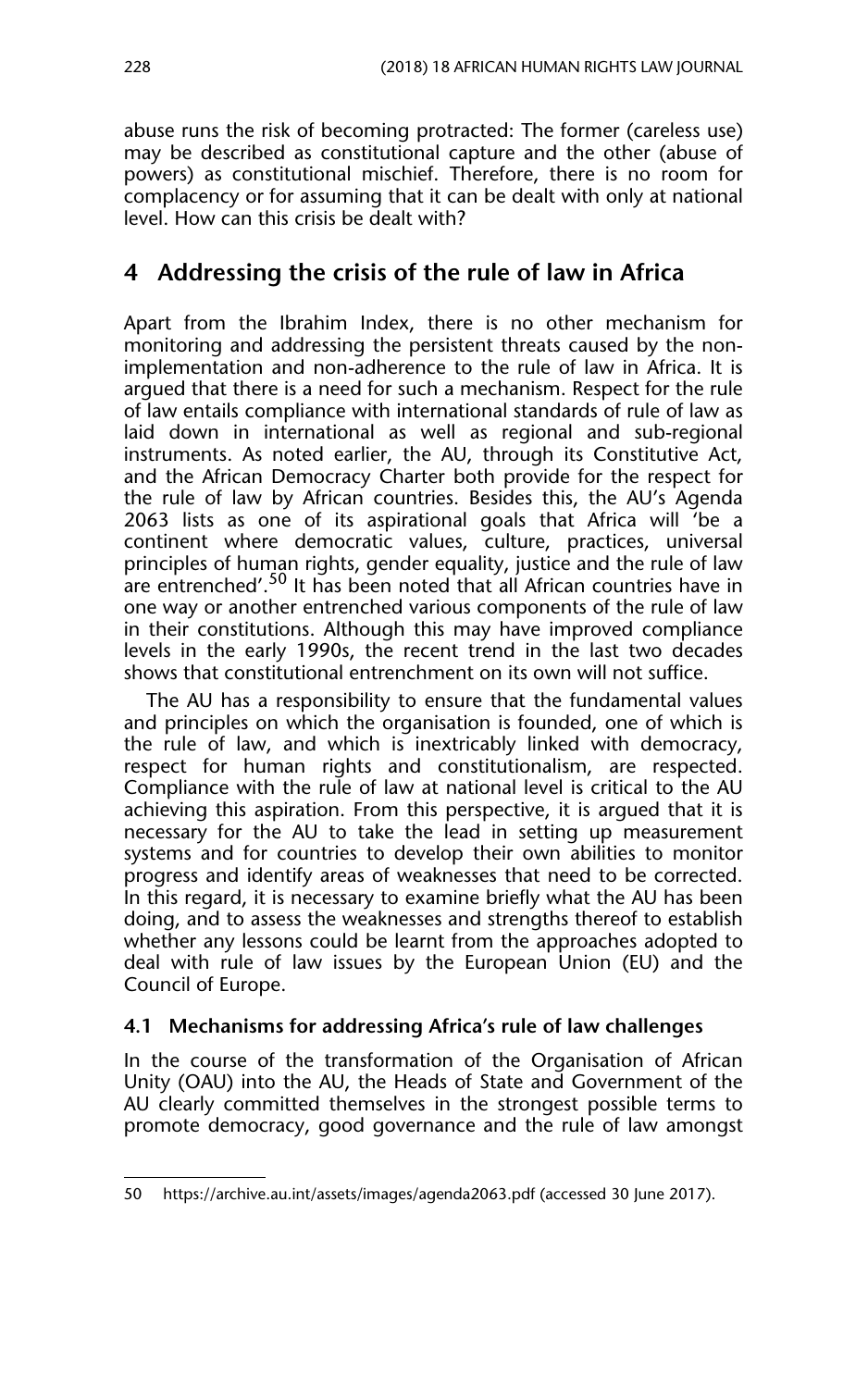member states. This was against the backdrop of two decades of oneparty and military dictatorship that had stifled economic development and had led to political instability, civil strife, wars, unemployment, poverty and other ills. The importance of the rule of law is underscored in the various AU documents that have been adopted since it came into existence. In particular, the 2063 African Development Agenda, as pointed out above, in its aspiration 3, reiterates the dream of implementing good governance, respect for human rights, justice and the rule of law. This vision is driven by a realisation that the rule of law is the only way to stabilise conditions and relations within and between African countries and to provide an appropriate environment for constitutionalism, democracy and respect for human rights to take root and flourish.

The preceding analysis has shown that the AU agenda has not worked. What is worse, the optimism of the 1990s was short-lived. While the situation today may be relatively better than it was before the 1990s, the fact that respect for the rule of law is declining is a major cause for concern. All the results from most of the existing monitoring bodies on either the rule of law or any of its component parts paint a gloomy picture. No country on the continent is immune from this rule of law crisis. There are doubts about whether the AU has made a sufficient effort to deal with the present-day challenges to the rule of law that threaten to undermine the few gains of the post-1990 third wave of democratisation and its ensuing constitutional reforms. The AU's continuing credibility depends on how it deals with these issues.

It may be argued that, given what has occurred in the last two decades, the AU's normative foundation for monitoring and enforcing the rule of law is weak. There seems to be no clear strategy or mechanism provided in any of its instruments for monitoring compliance with or promoting the enforcement of and sanctioning for non-compliance with the rule of law, in general, or any of its critical components, in particular. The crisis of the rule of law on the continent arguably is a reflection of this lacuna. The presumption that recognising the rule of law and other fundamental principles in AU instruments and in national constitutions will solve the problem has not worked. Aspirations that are not matched by clearly-defined strategies to attain these end up as printed futility. The best strategy for dealing with rule of law problems, especially when they are as serious and persistent as they are in Africa, is the double-prong approach. This consists of developing and putting in place strong monitoring mechanisms and then backing them up with mechanisms for promoting enforcement where problems or possible problems are identified. If this were to be adopted by the AU, the question is whether it would require adopting new instruments or conventions or whether this could be accomplished within the existing normative framework of the organisation.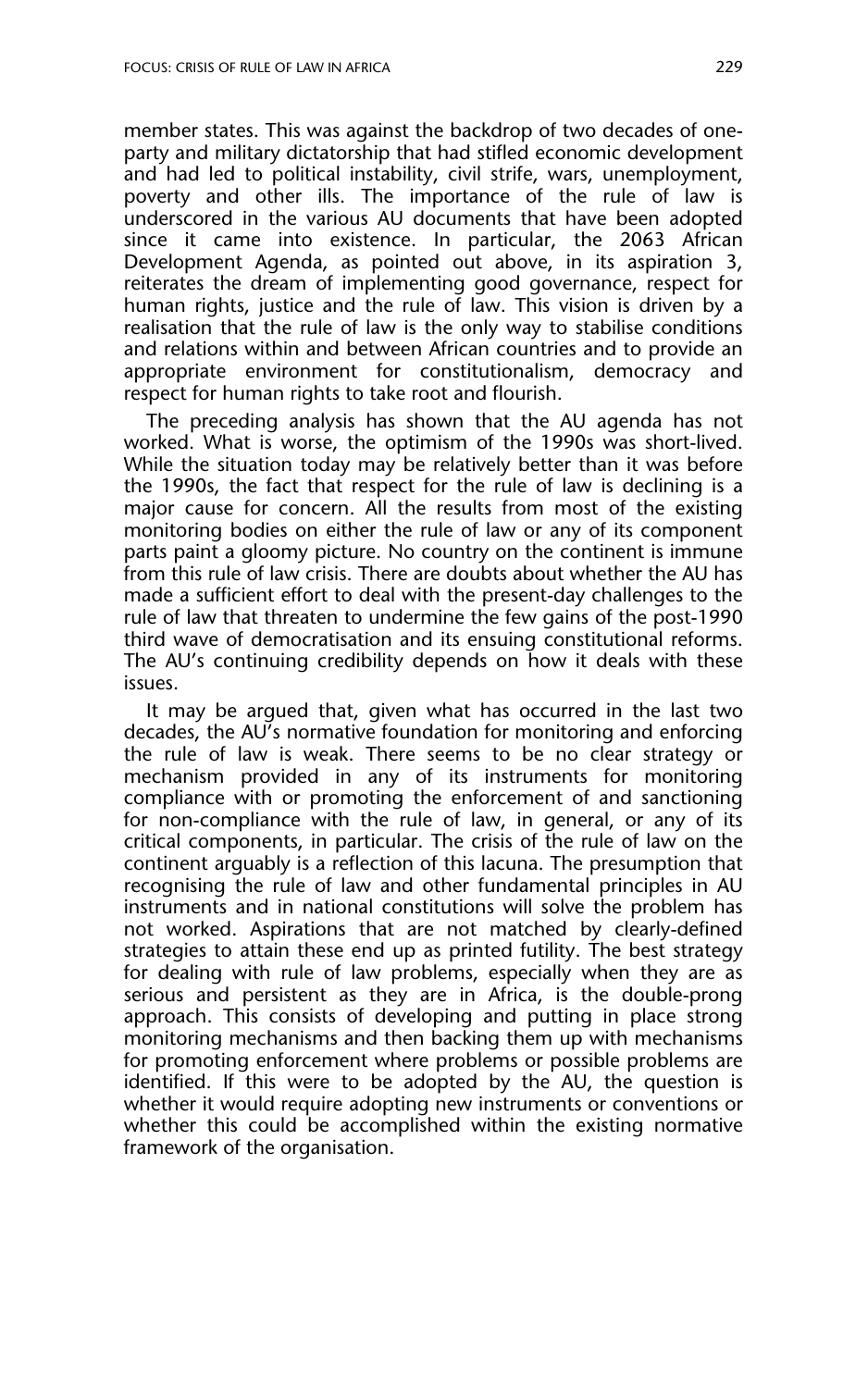Ideally, in order for the AU to intervene timeously and effectively, it needs a sound normative basis. As pointed out earlier, the present legal framework is rather weak. Whilst a reform of the existing treaties, such as the Constitutive Act of the organisation, will provide the best possible way forward as well as provide legitimacy for AU intervention, this certainly is not a realistic possibility. For one thing, drafting new treaties or amending existing treaties is a slow and cumbersome process. Even if a new instrument were to be adopted, the problem will remain of ratification and effective domestication. Too many AU instruments are languishing in a miserable twilight zone between ratification and effective domestication to warrant attempts to add yet another instrument to this category. Furthermore, it is very easy for the non-complying member states, who make up as much as onethird of the membership, to block any reforms. The important preoccupation today should be to establish how the AU can make the existing legal framework work more effectively.

The first challenge to deal with in this regard is that of devising better strategies to monitor compliance with the existing AU standards and values of the rule of law by member states. How can this best be enhanced? Setting up new oversight mechanisms will certainly enhance the AU's rule of law credibility, but this is not likely to happen in the short or even long term. Therefore, it is better to explore how existing opportunities could best be exploited. In this respect, three organs of the AU could play a role in monitoring rule of law compliance amongst member states, namely, the AU Commission's Peace and Security Council (PSC) and African Peer Review Mechanism (APRM), which has now become an organ of the AU.

The AU Commission, provided for under article 20 of the Constitutive Act, has broad powers which include the power to 'initiate proposals for consideration by other organs'; the power to 'co-ordinate and monitor the implementation of the decisions' of the AU; and the power to 'ensure the promotion of peace, democracy, security and stability'.<sup>51</sup> One of its eight portfolios dealing with political affairs covers several components of the rule of law: human rights; democracy; good governance; electoral institutions; civil society organisations; humanitarian affairs and refugees; returnees; and internally-displaced persons. The AU Commission, therefore, has the potential to monitor rule of law compliance and does this to some extent by working closely with the PSC.

Articles 5 and 20 of the Constitutive Act were amended in 2003 to provide for the PSC. The Protocol Relating to the Establishment of the Peace and Security Council of the AU of 2002 gives it broad powers, to 'promote and encourage democratic practices, good governance

<sup>51</sup> See arts 2(a), (g) and (r), respectively, of the Statutes of the Commission of the AU, ASS/AU/2(1)-d, http://www.au2002.gov.za/docs/summit\_council/statutes.pdf (accessed 30 June 2017).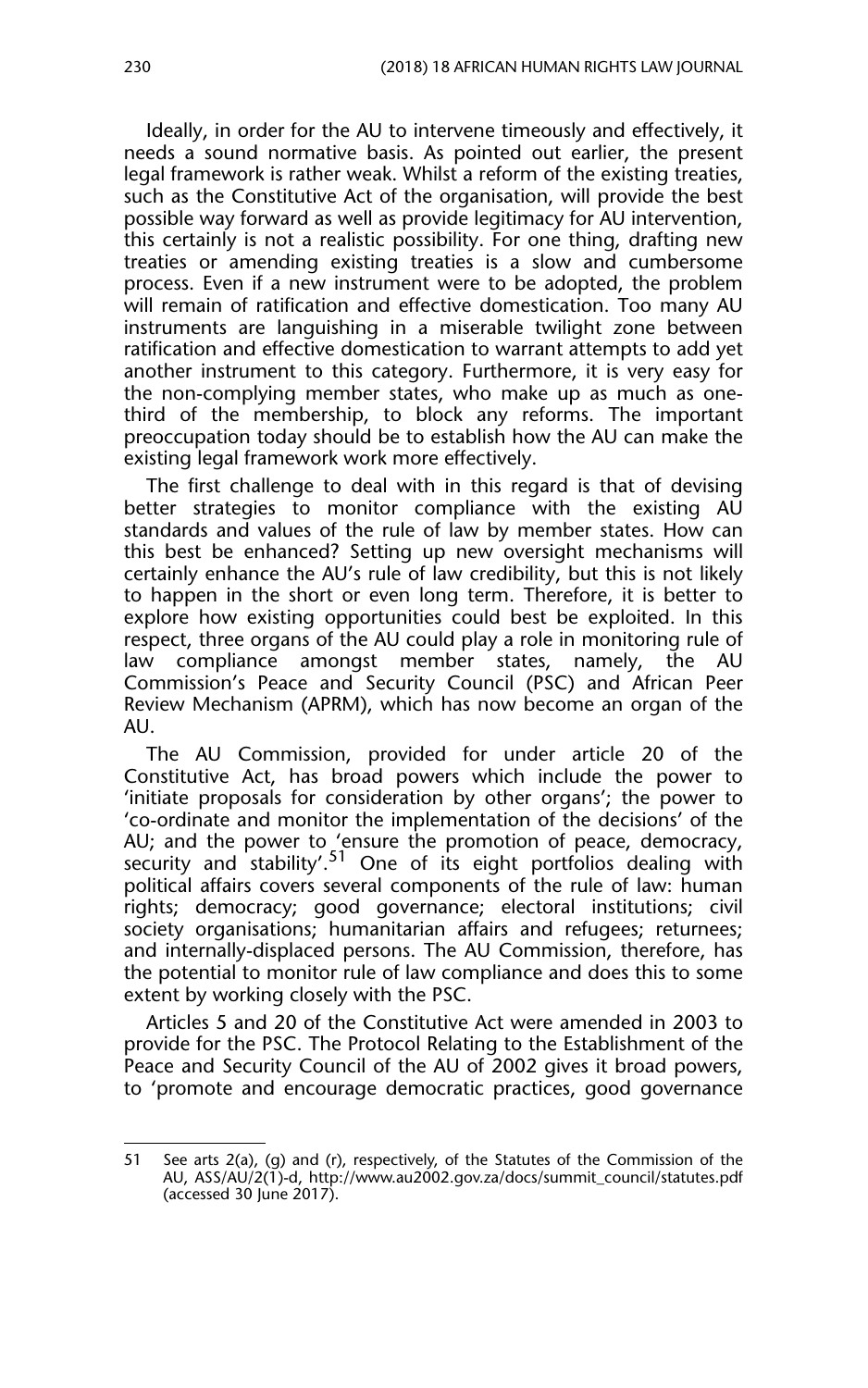and the rule of law, protect human rights and fundamental freedoms, respect for the sanctity of human life and international humanitarian law, as part of efforts for preventing conflicts'. Article 4(c) states that the PSC shall be guided by the principles enshrined in the Constitutive Act, the Charter of the United Nations and the Universal Declaration of Human Rights, particularly by 'respect for the rule of law, fundamental human rights and freedoms, the sanctity of human life and international humanitarian law'.<sup>52</sup>

The PSC was established as a collective security and 'early-warning' body with the ability to facilitate timely and efficient responses to conflict and crisis situations. It meets in continuous session and all its members are required to keep a permanent presence at the AU headquarters. The Protocol gives it considerable powers to monitor the compliance by member states with the rule of law values and principles contained in the AU Constitutive Act and other instruments. It also has the power under article 8(5) of the Protocol to establish subsidiary bodies and seek such military, legal and other forms of expertise that it may require. On the basis of this mandate, it established a Committee of Experts to assist it to elaborate on its draft decisions. A Continental Early Warning System (CEWS) was established under article 12 of the Protocol to 'facilitate the anticipation and prevention of conflicts'. It is part of the African Peace and Security Architecture (APSA),  $53$  the AU's key instrument for promoting peace, security and stability in Africa. The CEWS gathers information about potential conflicts or threats to the peace and security of member states and submits reports to the PSC and the Chairperson of the AU Commission. This is done by collecting, analysing and disseminating early-warning data on current and potential conflicts; preparing policy advice; and supporting political, civilian and military missions. A Panel of the Wise, established under article 11 of the Protocol, supports the PSC and the Chairperson of the AU in the promotion and maintenance of peace, security and stability in Africa, and is also a key component of the APSA. In 2010, the Panel's capacity was enhanced by the establishment of a team, called the Friends of the Panel of the Wise, consisting of five to 10 eminent African personalities. Their task is to support the Panel in its activities, such as fact-finding missions, engagement in formal negotiations and follow-up on recommendations. This was followed by the establishment of the Pan-African Network of the Wise (Pan Wise) in 2013, the objective of which is to strengthen, co-ordinate

<sup>52</sup> Art 5(2) of the PSC Protocol lists criteria for members, including contribution to the promotion and maintenance of peace and security in Africa; participation in conflict resolution, peace-making and peace-building at regional and continental levels; the willingness and ability to take up responsibility for regional and continental conflict resolution initiatives; a contribution to the Peace Fund and/or Special Fund; *respect for constitutional governance, the rule of law and human rights*; and commitment to AU financial obligations.

<sup>53</sup> See http://www.peaceau.org/en/topic/the-african-peace-and-security-architecture -apsa (accessed 30 June 2017).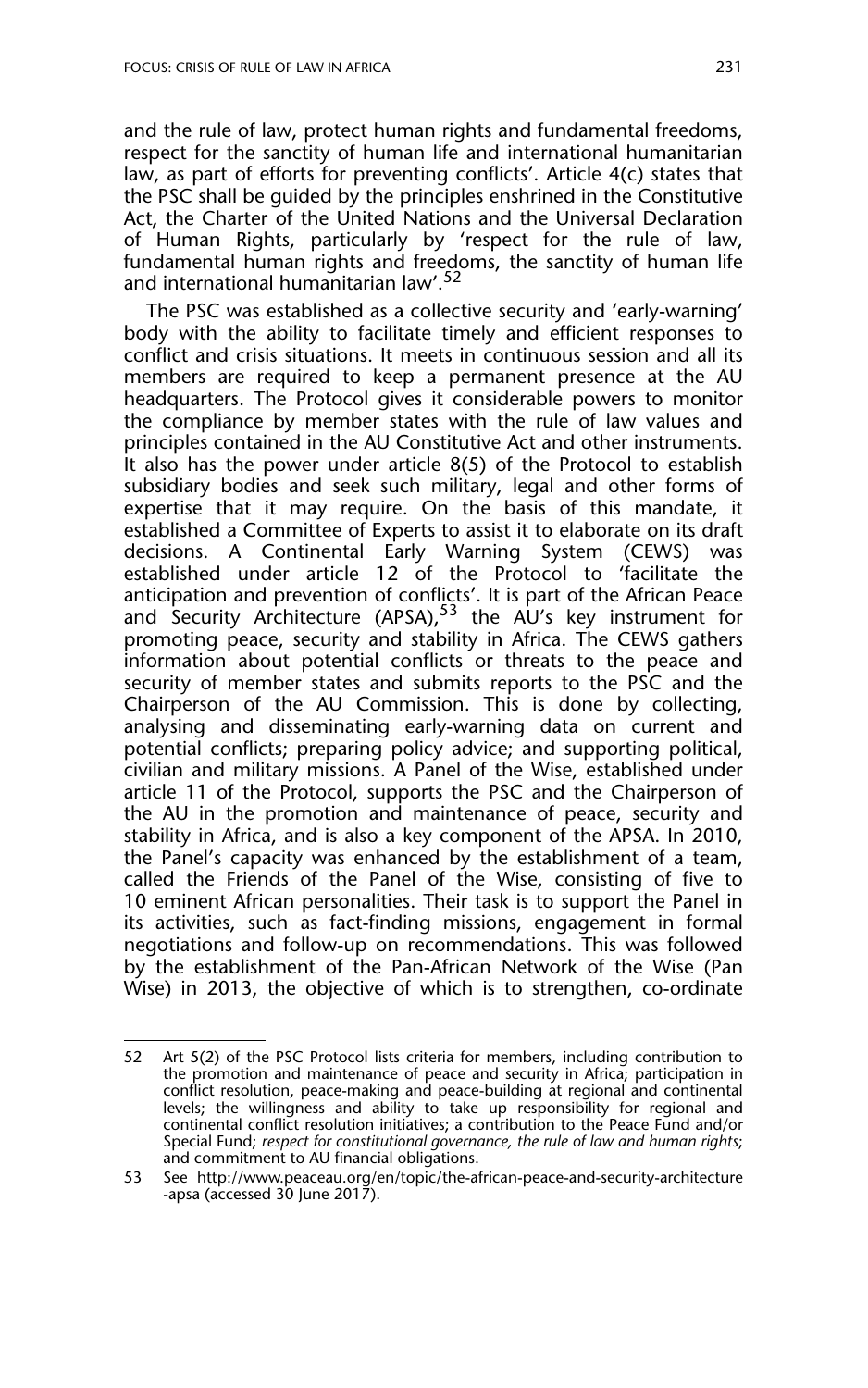and harmonise prevention and peace-making efforts in Africa under a single umbrella.

With these broad powers, and the numerous expert committees for supporting it, the PSC therefore has the potential to be an effective body for monitoring numerous issues concerning the violation of the rule of law in a particular country or generally. However, in spite of these powers, its ability to act effectively is limited by the potential for political interference. This is manifested in several ways. For example, although article 5(2) of the Protocol requires that only representatives from states with a good record in, inter alia, good governance, respect for the rule of law and human rights, are elected as members, in reality political calculations trump all else. The same applies to appointments to the various committees, where political considerations are often given priority over technical competence. At the end of the day, many of the states that have for the last three decades maintained the worst continental record regarding compliance with the rule of law have been elected to sit on the  $P\tilde{S}C^{54}$  or allowed to appoint members to the committees. Although the operating rules of the PSC provide that the inclusion of any item on the provisional agenda may not be opposed by a member state, the fact that so many states with a bad record of governance are members makes it easy for effective action to be blocked.<sup>55</sup>

The other body that deserves mention here is the APRM. This was established in 2003 by the New Partnership for Africa (NEPAD) Heads of State and Government Implementation Committee (HSGIC) as an instrument for monitoring the performance in governance amongst member states. The APRM was an independent self-monitoring body the membership of which was voluntary. However, in 2014 it was integrated into the AU system. The primary objective of the APRM is to foster the adoption of policies, values, standards and practices of political and economic governance that lead to political stability, accelerated sub-regional and continental economic integration, economic growth and sustainable development. Member states that join the APRM undertake to voluntarily and independently review their compliance with African and international governance commitments. Their performance and progress are measured in four thematic areas, namely, democracy and political governance; economic governance and management; corporate governance; and socio-economic development. It is the review in the area of

<sup>54</sup> See, eg, Angola (2012-2014); Burundi (2008-2012); Cameroon (2004-2008 and 2012-2014); DRC (2004-2008 and 2012-2014); Egypt (2006-2008 and 2012- 2014); Equatorial Guinea (2010-2013); Gabon (2004-2010); The Gambia (2012- 2014); Libya (2004-2006 and 2010-2013); Mauritania (2010-2012); Rwanda (2006-2012); Sudan (2004-2006); Swaziland (2008-2010); and Zimbabwe (2010- 2013).

<sup>55</sup> Eg, 10 of the 14 members of the first PSC consisted of states most of whom had the dubious reputation of having the worst record regarding rule of law compliance on the continent (Algeria; Cameroon; DRC; Ethiopia; Gabon; Kenya; Libya; Mozambique; Sudan; and Togo).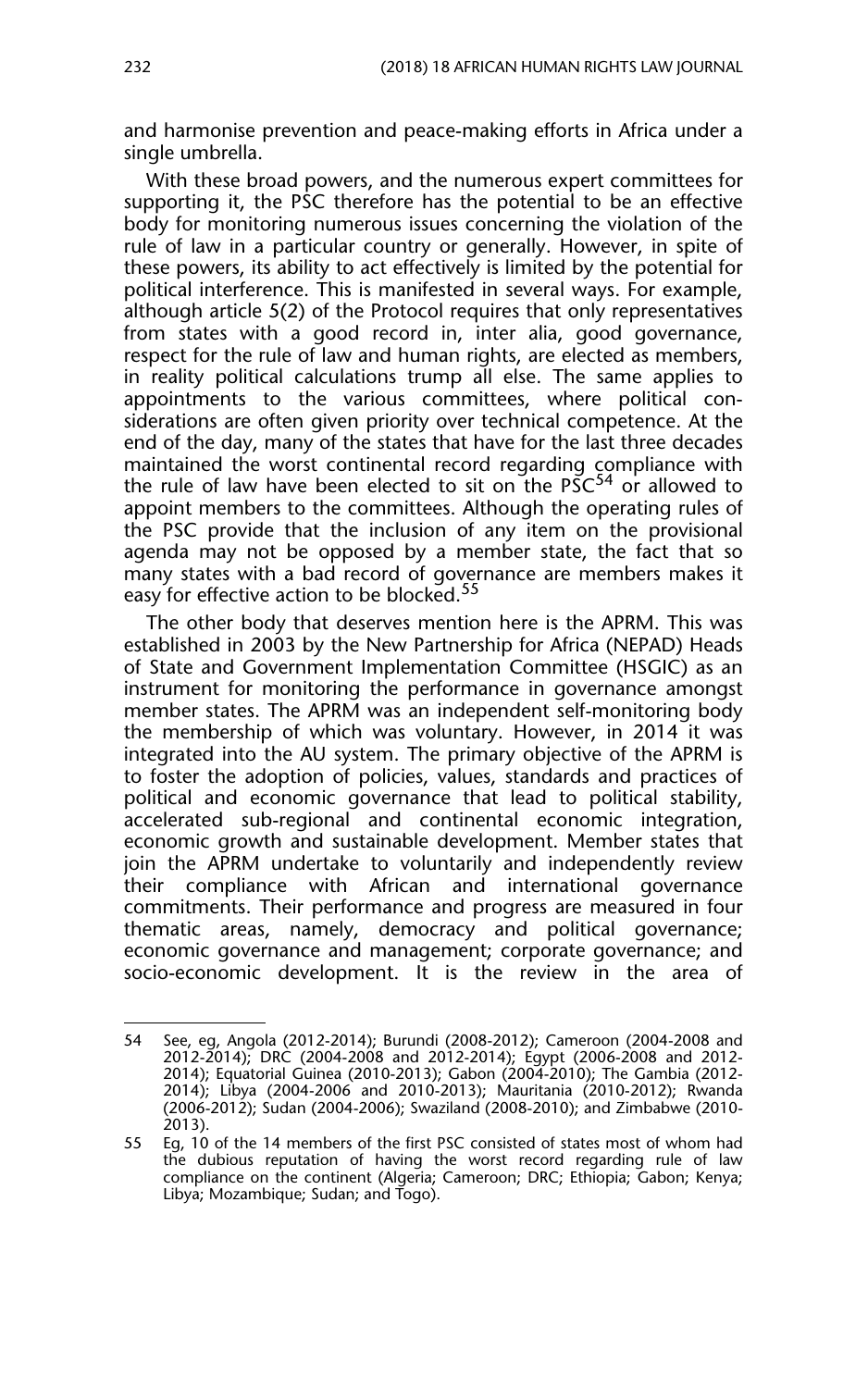democracy and democratic governance, which includes several areas critical to the rule of law, such as the executive, legislative and judicial branches of government, civil society and the media.<sup>56</sup> Although reviews are carried out within 18 months of a member state joining the APRM and thereafter every two to four years, the APRM can commission a review at the request of participating Heads of State and Government if there are signs of a political and economic crisis. A national programme of action for the state concerned to address problems identified is prepared after each review. A monitoring body prepares an annual report on progress in implementing the programme of action for the APRM Forum of Heads of State and Government.

It is fair to say that besides the Ibrahim Index, the APRM perhaps is the most comprehensive attempt by African governments to monitor and promote good governance and, in this way, also monitor compliance with many aspects of the rule of law. Although the APRM is now integrated into the AU, there is insufficient commitment and political will at the highest level to enable it to make the impact it could on governance in general and the rule of law, for that matter. First, only 35 AU members (that is, 65 per cent of AU members) have joined the APRM by signing its Memorandum of Understanding. After more than 10 years of its existence, only 17 of these countries have completed their self-assessments and been peer-reviewed by the Forum. It is not clear why the others have not been peer-reviewed. Second, countries are not bound to implement the APRM recommendations; they may even reject some of these as inappropriate. The reports have more moral value than any sort of coercive value. It is thus not surprising that in spite of the fact that some of the continent's most egregious rule of law violators (such as Algeria, Cameroon, Ethiopia, Mozambique and Rwanda) have been reviewed and given important recommendations to improve their performance, this has had hardly any impact on their behaviour, thus calling into question the vast amounts of taxpayer money spent on the review process. Third, the APRM's lack of adequate resources, along with its continual vulnerability to political interference by states, has weakened its ability to act as an effective independent monitoring body.

Nevertheless, the potential positive impact the APRM can have in monitoring and influencing rule of law change in African countries cannot be ignored. Its critical role as an early warning system was

<sup>56</sup> There are nine key objectives in this thematic area. These include the prevention and reduction of intra- and inter-country conflicts in constitutional democracy; promoting periodic political competition and opportunity for choice, the rule of law, a bill of rights and supremacy of the constitution; upholding of the separation of powers; protecting judicial independence; ensuring an effective and accountable parliament as well as accountable, efficient and effective public office holders; the fight against corruption in the political sphere; the promotion and protection of the rights of women, children and young persons and vulnerable groups, including displaced persons and refugees.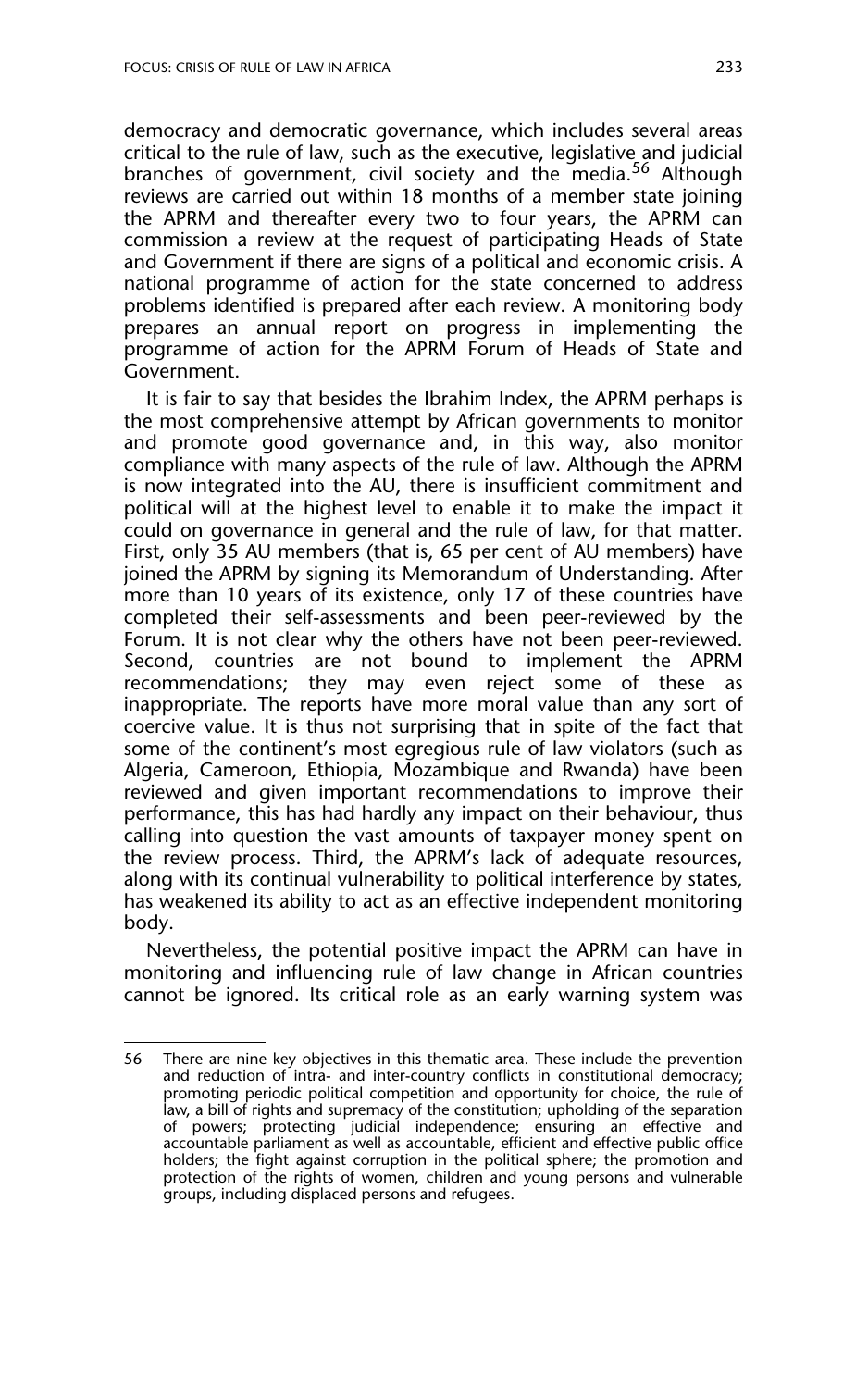underscored in 2007 when its reports warned the continent's leaders of the xenophobic violence brewing in South Africa and Kenya. Nothing was done, and the ensuing attacks and loss of life and property in these countries during 2008 and 2007/2008, respectively, were a wake-up call for African leaders. However, it is uncertain whether any lessons were learnt from this experience. This is so not only because of the steady continental decline in rule of law standards, but also because of the fact that even more violent, and equally fatal, xenophobic attacks again erupted in South Africa in 2015.

To turn now to the issue of enforcement of rule of law standards and values, the literature shows that many approaches are possible.<sup>57</sup> Within the framework of the AU, pressure is often brought to bear on member states to comply with their rule of law commitments in two main areas, namely, human rights and democratic governance. In both areas, its judicial and quasi-judicial institutions, as well as those of its regional economic communities, have been quite active.

The most widely-known quasi-judicial body is the African Commission on Human and Peoples' Rights (African Commission), provided for in the African Charter on Human and Peoples' Rights of 1981 (African Charter). Established under article 30 of the African Charter, the African Commission is charged with the promotion of human and peoples' rights and ensuring their protection.<sup>58</sup> The Commission has been co-operating with other human rights institutions (inter-governmental or non-governmental) in many areas relating to the promotion and protection of human rights. It has also appointed Special Rapporteurs on Prisons and Other Places of Detention in Africa; on Arbitrary, Summary and Extra-Judicial Executions; and on Human Rights of Women in Africa to research, gather and document information in these areas for use by the African Commission in formulating advice to African states.

The protective mandate of the African Commission requires it to take measures to ensure that citizens enjoy the rights contained in the African Charter. This entails ensuring that states do not violate these rights and that when they do, the victims are reinstated in their rights. To achieve this, the African Commission has instituted a complaints system through which an individual, an NGO or group of individuals who feel that their rights or those of others have been or are being violated, can petition to the Commission about these violations.<sup>59</sup> Over the years, the Commission has received and reviewed numerous

<sup>57</sup> In the context of the EU, see C Closa & D Koschenov (eds) *Reinforcing rule of law oversight in the European Union* (2016).

<sup>58</sup> Art 45 of the Human Rights Charter enumerates the functions of the Commission as (i) the promotion of human and peoples' rights; (ii) the protection of human and peoples' rights; (iii) the interpretation of the provisions of the Human Rights Charter; and (iv) any other task assigned to it by the AU Assembly.

<sup>59</sup> A petition could also be made by a state party to the Charter which reasonably believes that another state party has violated any of the provisions of the Charter.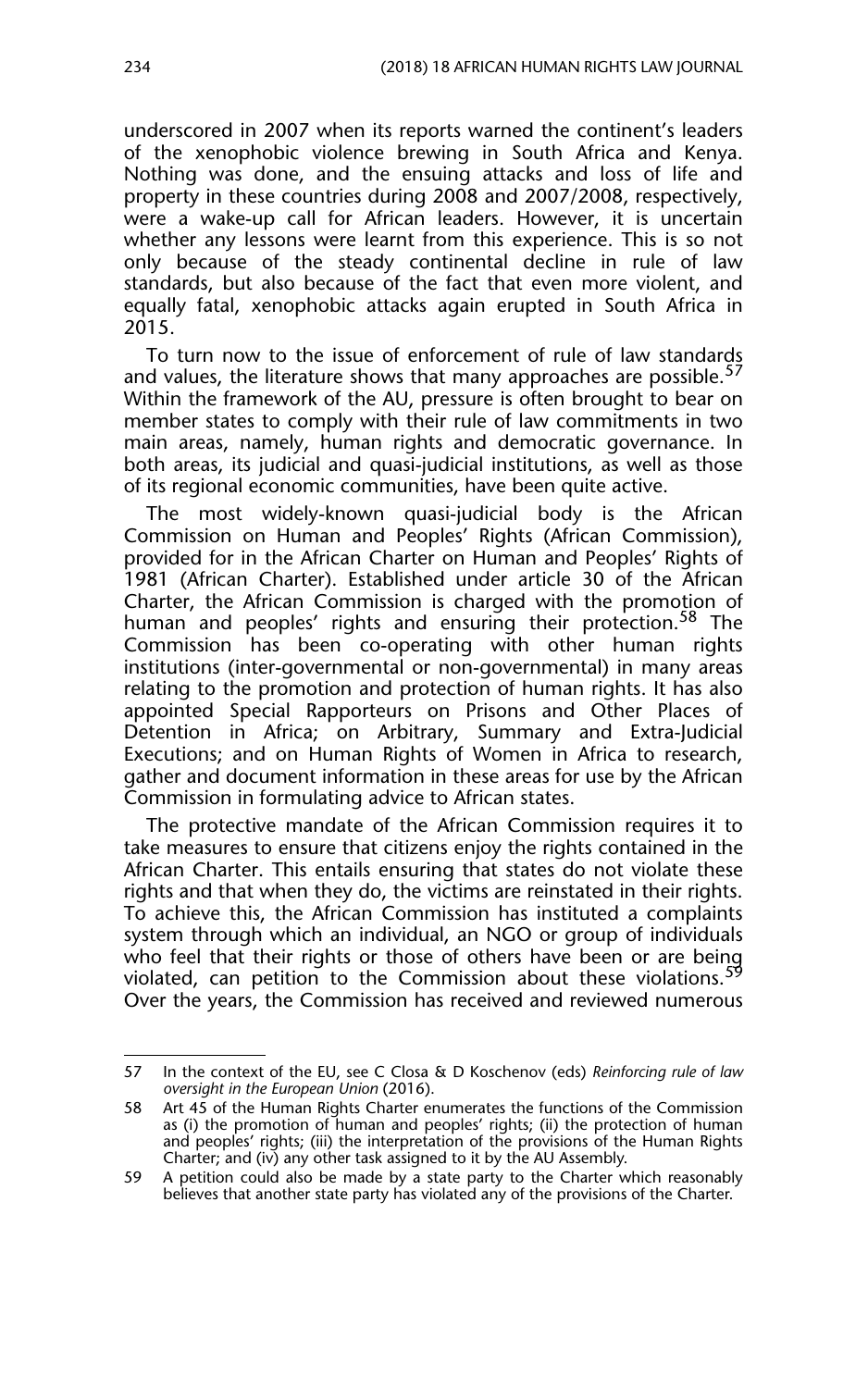complaints and made recommendations to the states concerned and the AU.<sup>60</sup> The Commission also sends missions to several state parties to investigate allegations of serious human rights violations, to make recommendations to the state concerned to improve the situation. As part of its protective mandate, the African Commission also receives and considers periodic reports submitted by state parties in conformity with article 62 of the African Charter. In addition, article 45(3) of the African Charter mandates the African Commission to interpret the provisions of the Charter. Based on this provision, the Commission has adopted resolutions clarifying ambiguous provisions in the African Charter.<sup>61</sup>

The judicial organ of the AU is the African Court on Human and Peoples' Rights (African Court), which was established to complement and reinforce the African Commission.<sup>62</sup> The ability of this Court to play a significant role in the enforcement of the rule of law in Africa is influenced by two factors. First, its jurisdiction is extended to disputes concerning the interpretation and application of the African Charter and any other relevant human rights instruments ratified by the states concerned. Second, individuals and NGOs can bring matters before the Court only if the state concerned has made a special declaration under article 34(6) recognising the competence of the Court to receive such cases. As of May 2017, only eight of the 30 state parties to the Protocol to the African Charter on Human and Peoples' Rights on the Establishment of an African Court on Human and Peoples' Rights (African Court Protocol) had made this declaration.<sup>63</sup> It is worth noting some of the continent's good performers in respect of rule of law compliance, such as Botswana, Cape Verde, Namibia and Seychelles, are not parties to this Protocol. Some of the equally highlyrated countries, such as Mauritius and South Africa, have not made

<sup>60</sup> Most of these decisions have been published in the series *African Human Rights Law Reports*, published annually by the Pretoria University Law Press (PULP) since 2003. The series is available at http://www.pulp.up.ac.za/catalogue (accessed 30 June 2017).

<sup>61</sup> Examples of these are the Resolution on Electoral Process and Participatory Governance (1996); the Resolution on Granting Observer Status to National Human Rights Institutions in Africa (1998); the Dakar Declaration and Recommendations on the Right to Fair Trial (1999); the Resolution Urging the States to Envisage a Moratorium on the Death Penalty (1999); the Resolution on the HIV/AIDS Pandemic – Threat against Human Rights and Humanity (2001); the Declaration of Principles on Freedom of Expression in Africa (2002); the Resolution on Guidelines and Measures for the Prohibition and Prevention of Torture, Cruel, Inhuman or Degrading Treatment or Punishment in Africa (Robben Island Guidelines on Torture); and the Principles and Guidelines on the Right to a Fair Trial and Legal Assistance in Africa (2003). See generally C Heyns & M Killander (eds) *Compendium of key human rights documents of the African Union* (2013) 359.

<sup>62</sup> The Court was established by virtue of art 1 of the Protocol to the African Charter on Human and Peoples' Rights on the Establishment of an African Court on Human and Peoples' Rights, 1998, which entered into force on 25 January 2004, http://www.achpr.org/files/instruments/court-establishment/ achpr\_instr\_proto\_court\_eng.pdf (accessed 30 June 2017).

<sup>63</sup> These are Benin; Burkina Faso; Côte d'Ivoire; Ghana; Mali; Malawi; Tanzania; and Tunisia.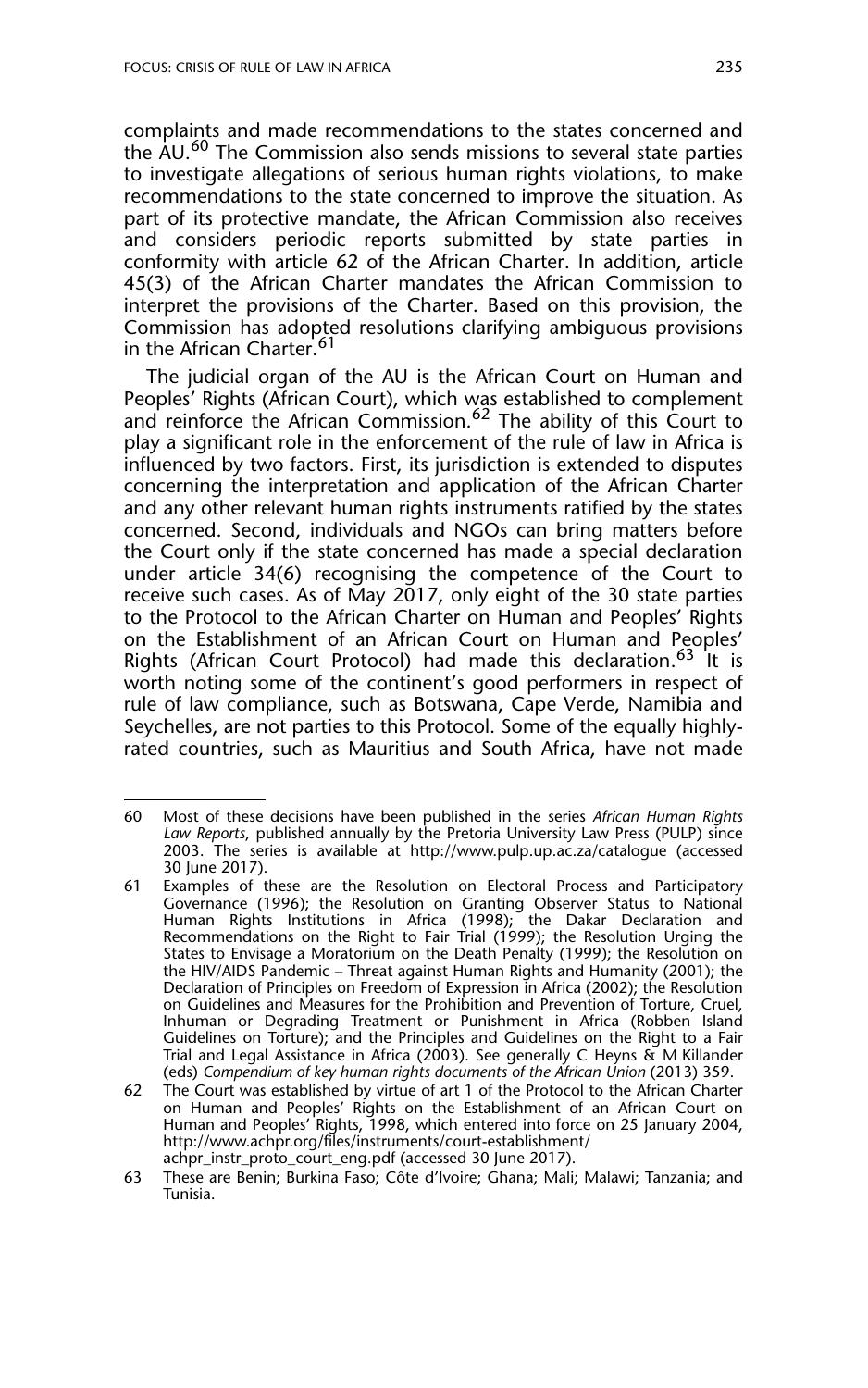the article 34(6) declaration. Therefore, it is unlikely that the African Court will have the same impact that the African Commission has had, especially when dealing with human rights violations involving individuals.

Apart from the AU's judicial and quasi-judicial institutions, most of its other organs, such as the AU Commission, the PSC and the Pan-African Parliament, often intervene in one way or another when violations of the rule of law threaten peace and security within, and sometimes between, member states. The African Democracy Charter is perhaps the most comprehensive AU legal instrument covering several aspects of the rule of law. This Charter promotes good governance by advocating democracy, the rule of law and human rights, and providing sanctions in cases of unconstitutional changes of government. The Democracy Charter basically consolidates in one instrument a number of other previous instruments and declarations designed to promote good governance, constitutionalism and the rule of law, and backs this up with a system of sanctions. Although the African Democracy Charter has significantly reduced the incidences of unconstitutional changes of government in Africa and the resulting rule of law violations associated with these, its effectiveness has been limited by a lack of political will to enforce it consistently in every situation where the Democracy Charter has been violated. As a result, it has not had the impact it could have had in promoting good governance, constitutionalism, respect for the rule of law, and human rights.<sup>64</sup>

More generally, the RECs<sup>65</sup> have also been involved in dealing with crises provoked by violations of one or another aspect of the rule of law in member states. In addition, numerous international nongovernmental institutions in Africa play an important role in the enforcement of the rule of law.<sup>66</sup> These bodies in their different ways intervene to investigate serious cases of systemic violations of the rule of law, and issue statements or recommendations that can bring pressure to bear on governments to change their policies.

Nevertheless, it is not surprising that in spite of all the numerous instruments mentioned above, the rule of law situation in Africa

<sup>64</sup> See generally S Saungweme 'A critical look at the Charter on Democracy, Elections and Governance in Africa' http://www.sarpn.org/documents/d0002566/ Charter\_Saungweme\_May2007.pdf (accessed 30 June 2017); PJ Glen 'Institutionalising democracy in Africa: A comment on the African Charter on Democracy, Elections and Governance' (2012) 5 *African Journal of Legal Studies* 149.

<sup>65</sup> The main RECs are the Economic Community of West African States (ECOWAS); the East African Community (EAC); the West African Economic and Monetary Union (UEMOA); the Southern African Development Community (SADC); the Intergovernmental Authority on Development (IGAD); and the Arab Maghreb Union.

<sup>66</sup> See, eg, the African Election Authorities; the Anti-Corruption and Economic Malpractice Observatory; Corruption Watch; the African Bar Association; the African Association of International Law; the East African Magistrates and Judges' Association; and the Conference of Constitutional Jurisdictions of Africa (CCJA).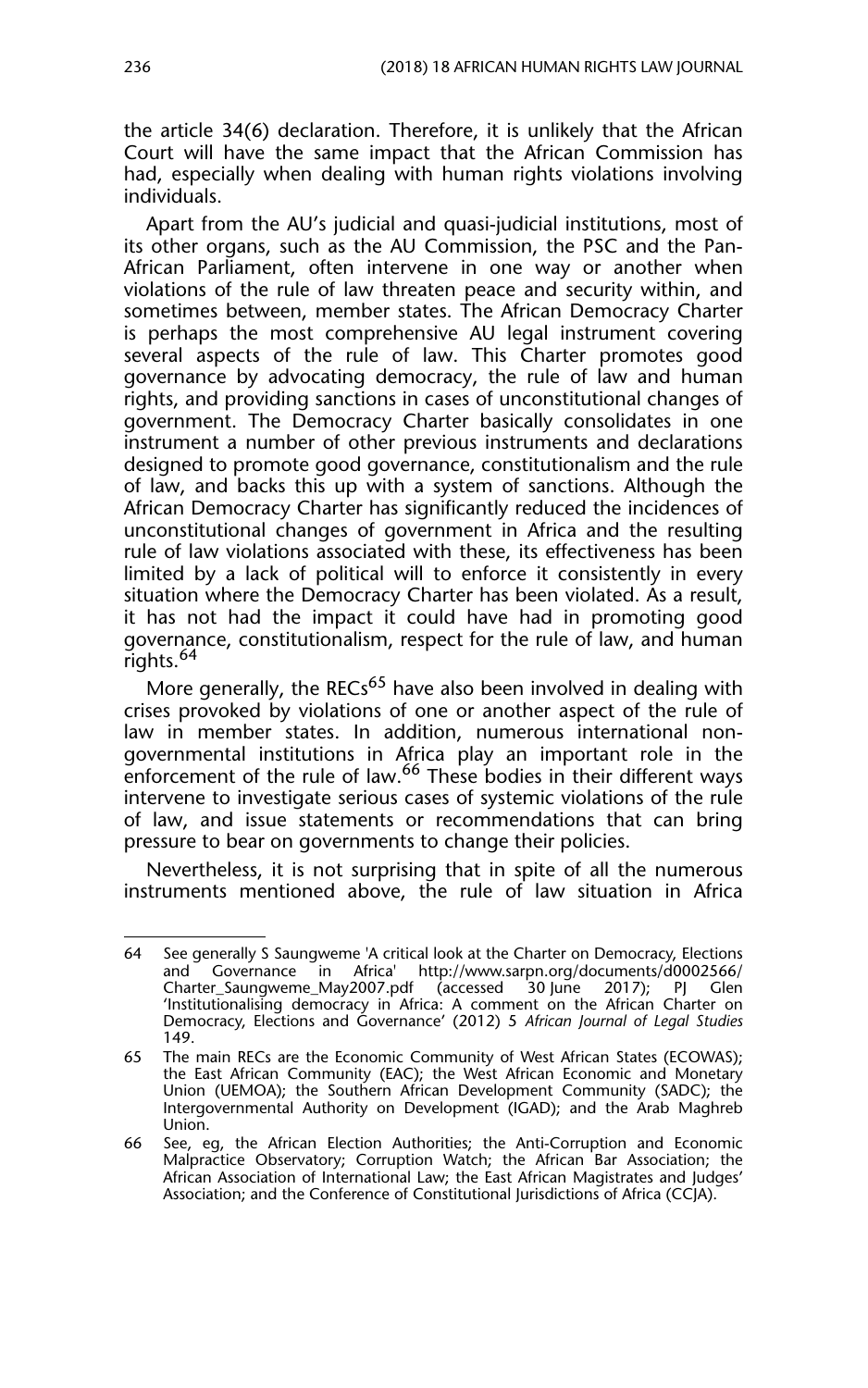remains precarious. The AU and the RECs must do more than what they have done. Once they do so, are there any lessons to be learnt from Europe, particularly considering the fact that the design of the AU was influenced by that of the EU?

#### **4.2 Learning from the Council of Europe and the European Union**

Europe has two important institutional frameworks for dealing with rule of law issues, one focused on monitoring and reporting, the other on enforcement. Most of the existing mechanisms focus on the former rather than the latter. The main gaps today involve enforcement mechanisms because of the need to promptly intervene and prevent certain types of rule of law crises from degenerating into generalised civil strife.

#### **4.2.1 Council of Europe framework for monitoring the rule of law**

In March 2016, the European Commission for Democracy Through Law, commonly known as the Venice Commission, adopted the Rule of Law Checklist. The checklist provides a tool for assessing the rule of law in a given country from the viewpoint of its constitutional and legal structures, the legislation in force and the existing case law. The objective is to provide an objective, thorough, transparent and equal assessment of the state of the rule of law in a country.

The checklist is meant to be used by a variety of actors that may decide to carry out a rule of law assessment. These can include parliaments, state institutions, civil society organisations, international and regional organisations. Assessments have to take into account the entire context, consider which parameters have been met and to what extent, as well as other similar factors. Although the checklist covers what are regarded as the core elements of the rule of law, it is not exhaustive and is bound to change with time as new issues arise or old issues have to be redefined to meet changing circumstances.

The benchmarks against which the rule of law must be monitored and assessed under the Venice Commission rule of law checklist consist of the following:

- (i) legality;
- (ii) legal certainty;
- (iii) the prevention of abuse (misuse) of powers; whether there are legal safeguards against arbitrariness and abuse of power (*détournement de pouvoir*) by public authorities;
- (iv) equality before the law and non-discrimination;
- (v) access to justice; and
- (vi) examples of particular challenges to the rule of law.

The Venice Commission cannot initiate a rule of law assessment in any country. It acts only when it is requested to do so and will use the checklist to prepare its opinion. It may be asked to carry out a rule of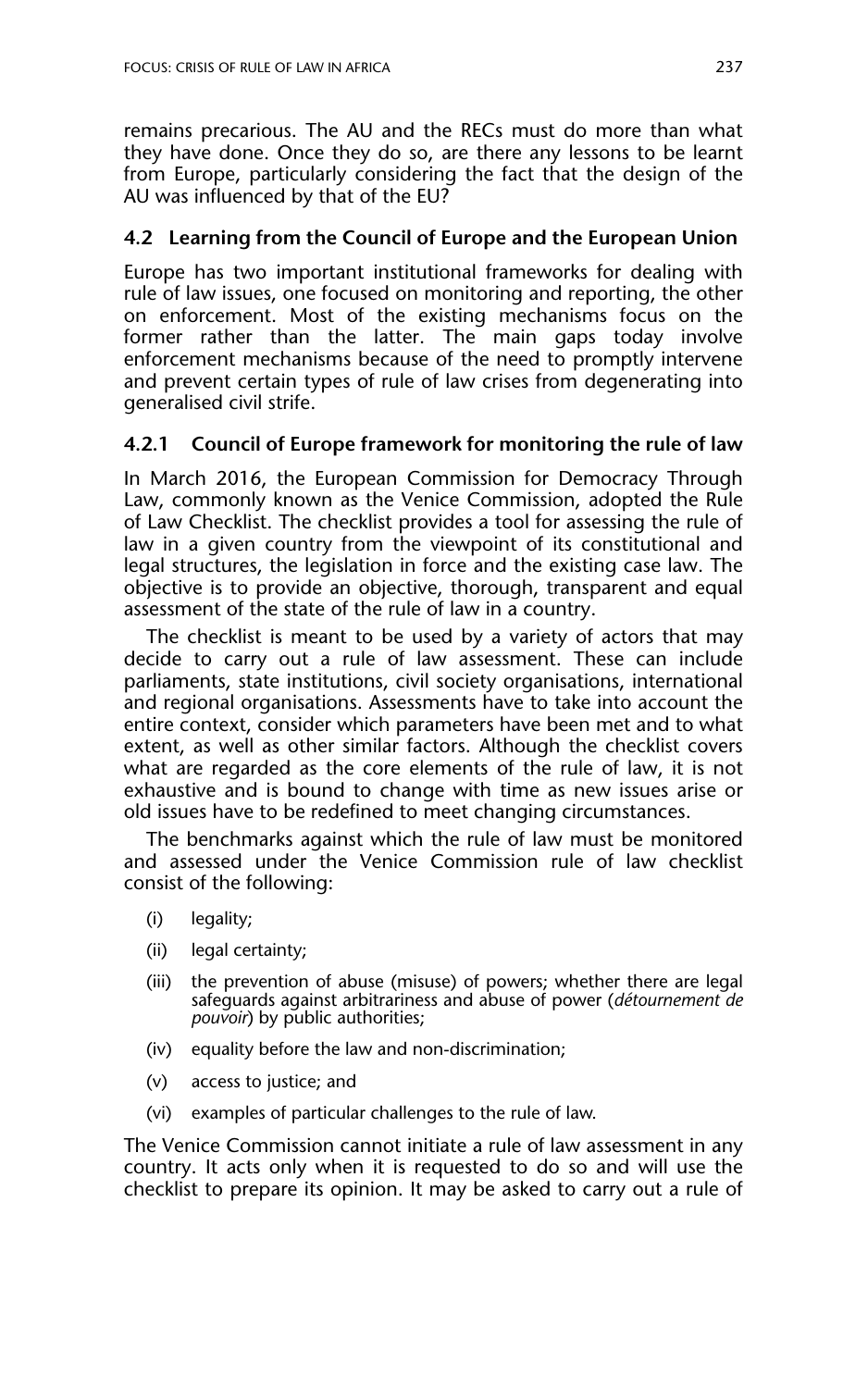law assessment by the EU Commission, which may use this as one of the reports to guide its intervention to enforce the EU values and principles on the rule of law in a member state.

#### **4.2.2 European Union framework for enforcing the rule of law**

With respect to the EU, article 4 of the Treaty on European Union (EU Treaty) states that the EU is founded on fundamental values, including the rule of law, democracy and fundamental rights. The EU Parliament in July 2013 requested that 'member states be regularly assessed on their continued compliance with the fundamental values of the Union and the requirement of democracy and the rule of law'.<sup>67</sup> In March 2014, in response to a number of 'crisis events' in some member states which suggested that there were 'systemic threats to the rule of law', the EU Commission adopted a new EU framework to strengthen the rule of law. It also established a rule of law dialogue to be held each year among member states to promote and safeguard the rule of law within the EU.

The EU framework is designed to address and resolve a situation where there is a systemic threat to the rule of law. As such, it precedes and complements more specific action that is provided for under article 7 of the EU Treaty. Article 7 aims to ensure that all EU countries respect the common values of the EU, including the rule of law. The preventive mechanism of article 7(1) can be activated only in case of a 'clear risk of a serious breach', and the sanctioning mechanism of article 7(2) only in case of a 'serious and persistent breach by a member state' of the values set out in article 2. The preventive mechanism allows the Council to issue a warning to the EU country concerned before a 'serious breach' actually has materialised. The sanctioning mechanism allows the Council to suspend certain rights deriving from the application of the treaties to the EU country in question, including the voting rights of that country in the Council. In this case, the 'serious breach' must have persisted for some time.

Since 2009, the EU Commission has on several occasions been confronted with crisis events in some EU countries that revealed specific rule of law problems. The Commission has addressed these events by exerting political pressure as well as launching infringement proceedings in case of violations of EU law. The preventive and sanctioning mechanisms of article 7 have so far not been applied. All EU institutions have a complementary role to play in promoting and maintaining the rule of law in the EU. The European Parliament has also on several occasions called for EU countries to be regularly assessed in terms of their continued compliance with the fundamental

<sup>67</sup> See 'Communication from the Commission to the European Parliament and the Council. A new EU framework to strengthen the rule of law' 3, http://<br>ec.europa.eu/justice/effective-justice/files/com\_2014\_158\_en.pdf (accessed ec.europa.eu/justice/effective-justice/files/com\_2014\_158\_en.pdf 30 June 2017).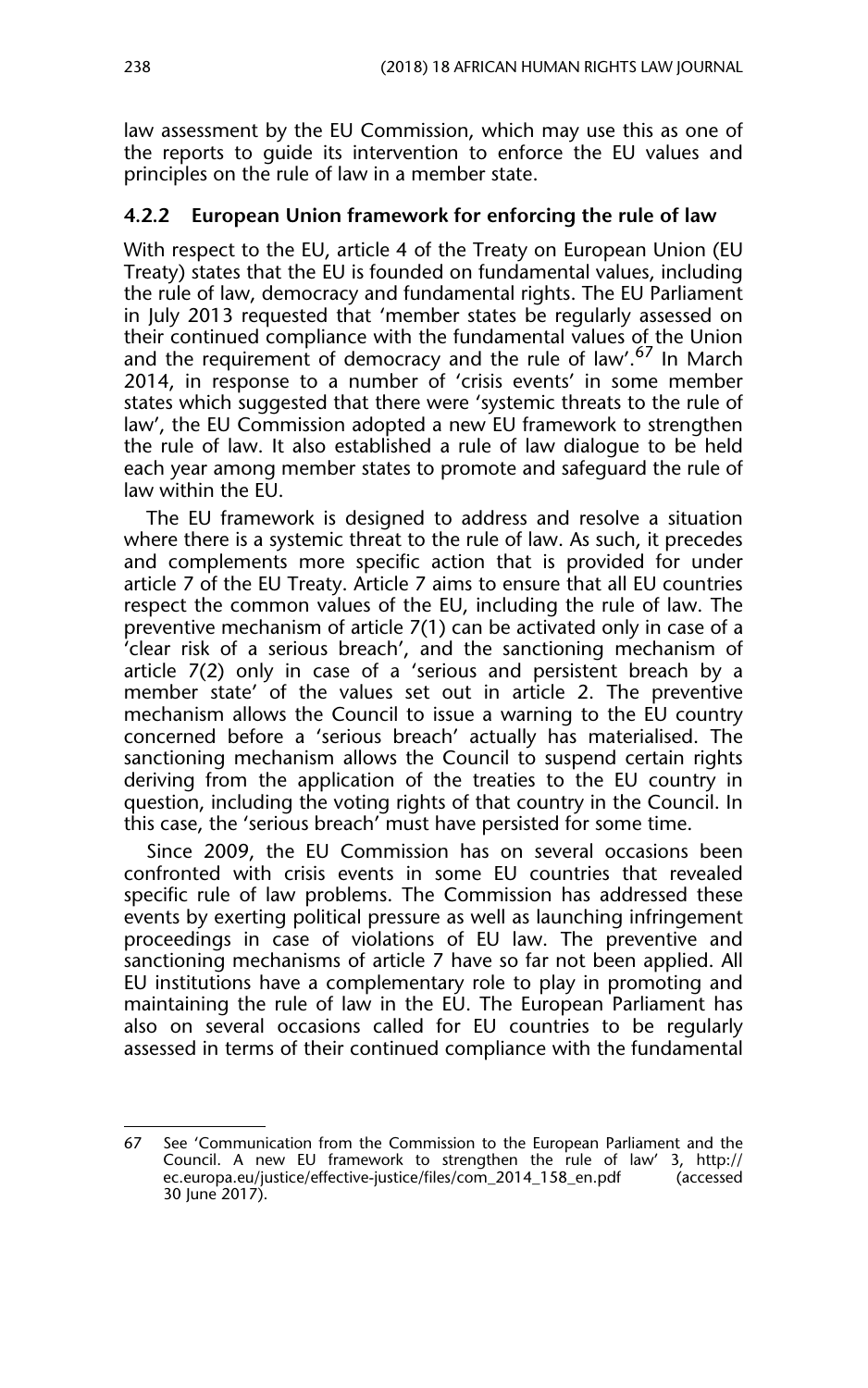values of the EU and the requirement of democracy and the rule of law.

Because the thresholds for activating both mechanisms of article 7 are very high, thereby underlining that the nature of these mechanisms is to be a last resort, they have not been able to respond quickly to threats to the rule of law in member states.<sup>68</sup> The New EU Framework to Strengthen the Rule of Law was developed to provide clarity and enhance predictability as to the actions that the EU Commission may be called upon to take in future. The Framework is supposed to be activated where the authorities of a member state are taking measures or are tolerating situations which are likely to systematically and adversely affect the integrity, stability or proper functioning of institutions, and where safeguard mechanisms established at national level to secure the rule of law are not working. It is not designed to deal with individual breaches of fundamental rights or a miscarriage or miscarriages of justice, which should be dealt with by the national judicial system. The main purpose of the Framework is to address threats to the rule of law which are of a systemic nature. For example, if the political, institutional and/or legal order of a member state, such as its constitutional structure, separation of powers, the independence or impartiality of the judiciary or its system of judicial review, are threatened by new measures or other practices adopted by the public authorities without possibilities for domestic redress, then the Framework will need to be activated.

The framework for addressing systemic threats to the rule of law is based on four principles which guide the action that the Commission will take. These are:

- (i) finding a solution through dialogue with the member state concerned;
- (ii) ensuring an objective and thorough assessment of the situation at stake;
- (iii) respecting the principle of equal treatment of member states; and
- (iv) indicating swift and concrete actions to address the systemic threat and to avoid the use of article 7.

The process itself is composed of at least three stages: a Commission assessment; a Commission recommendation; and a follow-up to the recommendation. The Commission usually starts by collecting and examining all relevant information from diverse sources to determine whether there indeed is a clear indication of a systemic threat to the rule of law. If it considers this indeed to be the case, it will issue a 'rule

<sup>68</sup> The art 7 mechanism that can be triggered by the Commission, the European Parliament and one-third of the member states has not always been suited to swift and effective intervention, more specifically those situations that do not fall under the scope of EU law and cannot be said to meet the threshold of art 7 but which do raise concerns regarding respect for the rule of law in a particular member state.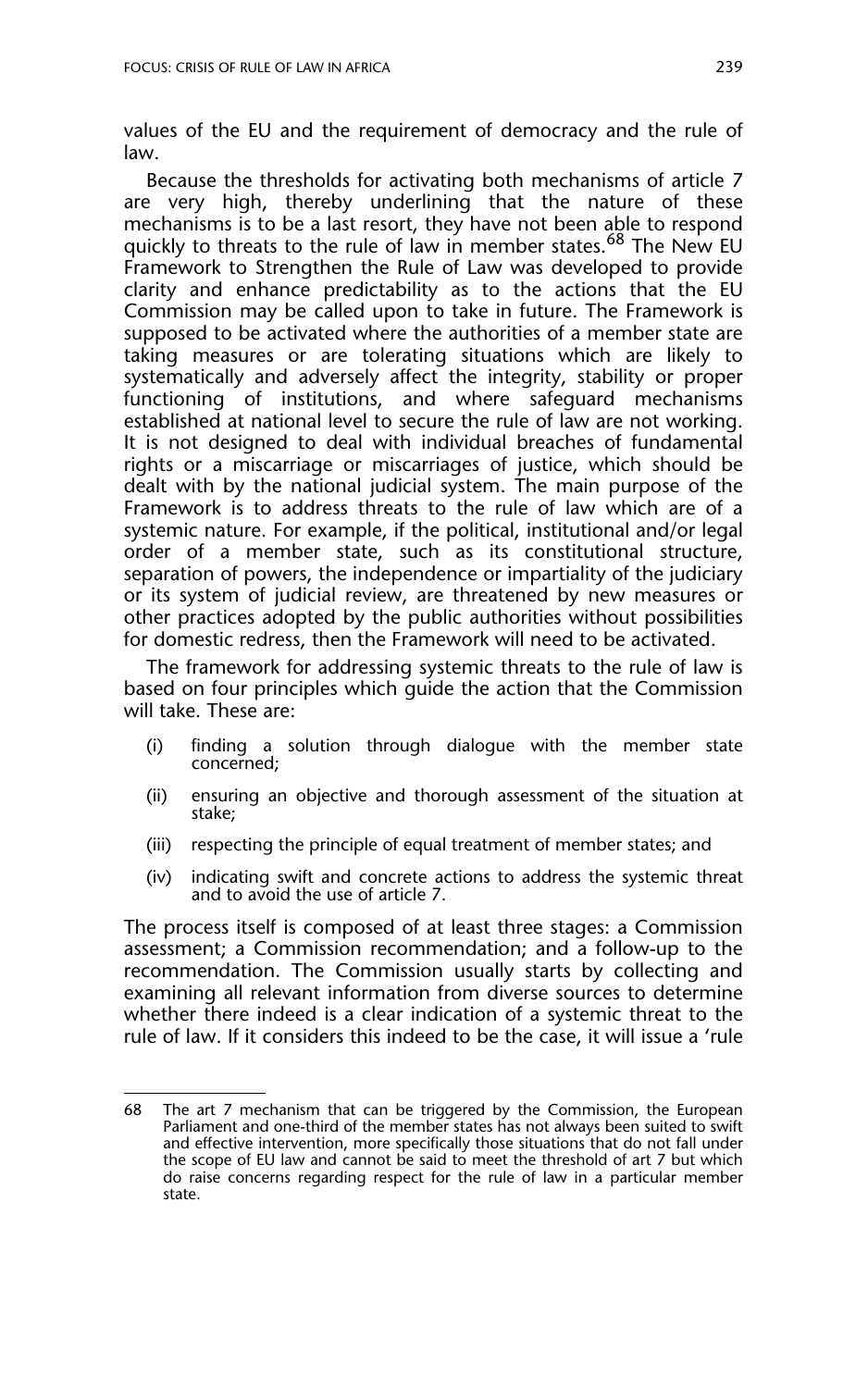of law opinion' to the member state concerned substantiating its concerns and giving it the opportunity to respond. In line with the 'duty of sincere co-operation' set out in article 4(3) of the EU Treaty, member states are expected to co-operate in the process and avoid any obstruction. During this phase, the Commission may also seek external expertise, the main purpose of which is to provide a comparative analysis of existing rules and practices in other member states.<sup>69</sup>

If the matter is not satisfactorily resolved during the first stage, the Commission during the next stage will issue a 'rule of law recommendation' to the member state if it finds that there is objective evidence of a systemic threat and that the authorities are not taking appropriate action to address it. These recommendations will be guided by the dialogue with the member state and will include specific indications of ways and measures that need to be taken.

The final stage consists of a follow-up to the Commission's recommendations. This basically involves monitoring to see, for example, if some of the practices that have raised concerns continue to occur, or how the state implements the commitments needed to resolve the situation. If there is no satisfactory follow-up to the recommendations within the time limits set, the Commission may then activate one of the mechanisms set out in article 7.

As a rule and in appropriate cases, the Commission may seek the advice of the Council of Europe and its Venice Commission, and will co-ordinate its analysis with them in all cases where the matter is also under their consideration and analysis. In many respects, the Council of Europe and the Venice Commission complement each other in monitoring and enforcing the rule of law in Europe.

The question is whether, given the gravity of its rule of law crisis, Africa can learn from what is presently occurring in Europe.

## **5 Conclusion**

Africa is experiencing a period of great turmoil and political uncertainty. The euphoria of the 1990s reminds us almost of independence ecstasy of the 1960s. The major lesson that can be learned is that the rule of law is as fragile in Africa today as it was at independence in the 1960s. This is holding back the continent's progress, and remains the biggest developmental challenge for the future. Because of the acute rule of law deficit, there is no enabling environment to attract the levels of investment that are needed to

<sup>69</sup> The Commission may also decide to seek advice and assistance from members of the judicial networks in the EU, such as the networks of the presidents of Supreme Courts of the EU and the Association of the Councils of State and Supreme Administrative Jurisdictions of the EU.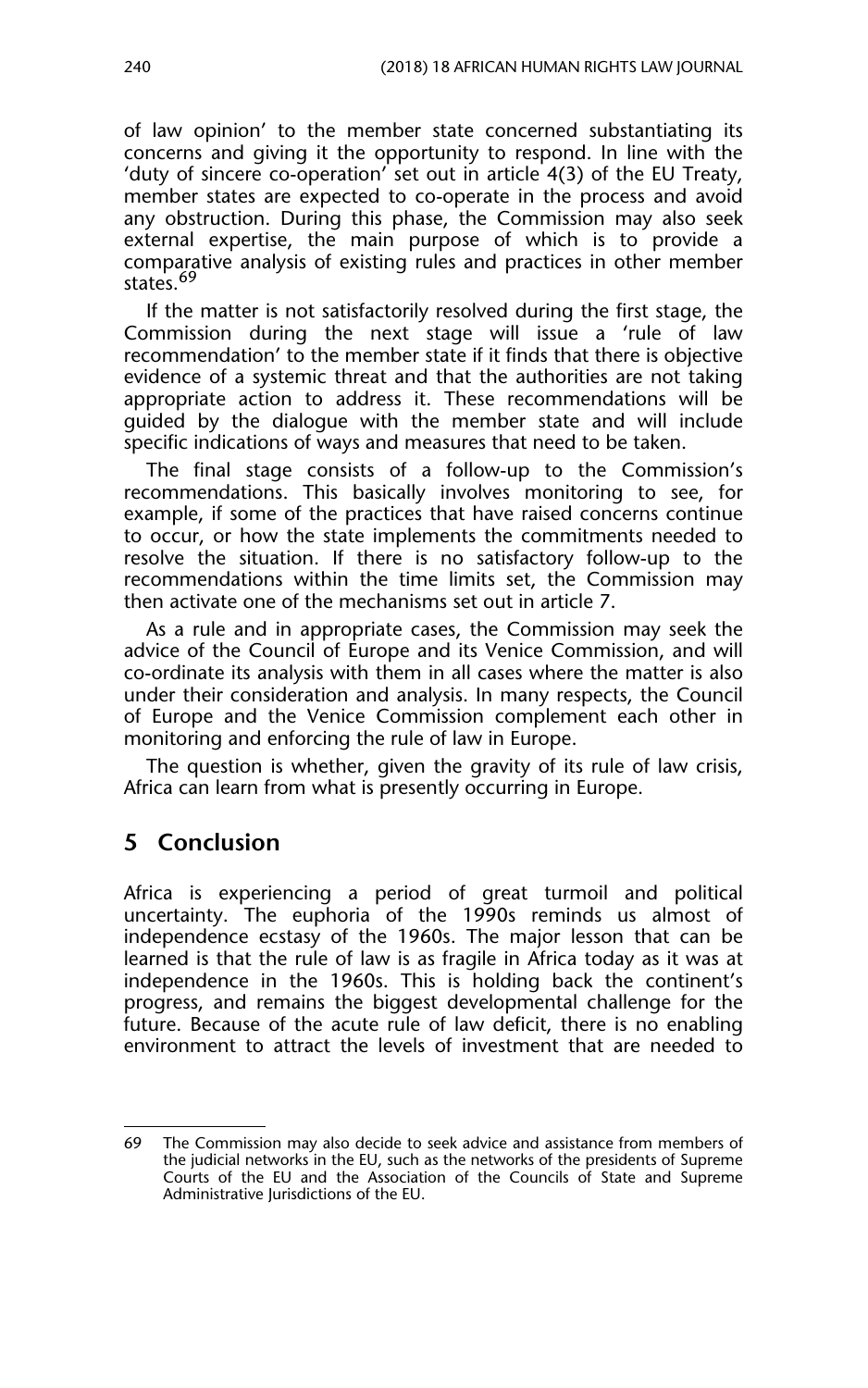revive the continent's depressed economies and sustain economic growth.

At the normative level, while impressive steps have been taken at national and regional levels to entrench a culture of respect for the rule of law in Africa, an overview of the trend in the last three decades in the 54 countries on the continent, using several survey indicators and diverse sources of data, shows a steady and disturbing decline in adherence to the rule of law. The cause for alarm is not merely due to the continuous nature of this decline, but also because of the fact that it now affects not only countries well noted for their poor governance record, but also those that for decades have been known for their excellent governance and rule of law records, such as Botswana, Mauritius and Cape Verde and, more recently, Ghana, Namibia and South Africa.

An analysis of the performance of African countries suggests that there are not enough tools available at national and regional levels to deal with the rule of law crisis. How else can the fact be explained that, in spite of considerable efforts over the last few decades to ensure alternation of power and the adoption of the African Democracy Charter, more than 30 per cent of the continent's leaders have been in power for more than 10 years, and that in many of these countries their presidents operate more or less outside national laws and constitutions?<sup>70</sup> Indeed, democracy and elections have been used, particularly in the last two decades, to distort and undermine the rule of law. To address the problems posed by the deteriorating rule of law situation, it is suggested that a number of measures should be taken.

First, the AU and the RECs must take the lead to ensure that African countries are run by leaders guided by the rule of law and not by soldiers and strongmen guided by their unpredictable impulses – in other words, that Africa is governed by the rule of law and not by the rule by law imposed by dubious majorities. As a global ideal and because of the high level of interdependency, which means that a violation of many of the core elements of the rule of law in one country, especially, was continuous and systemic, is bound to have adverse effects on other states, a collective monitoring and enforcement strategy within the institutional framework of the AU and the RECs is imperative. For example, the forces of bigotry, populism, racism and xenophobia which are on the rise in countries such as

<sup>70</sup> The current list of the longest-serving presidents is as follows: Teodoro Obiang Nguema Mbasogo of Equatorial Guinea (38 years); Jose Eduardo Dos Santos of Angola (38 years); Paul Biya of Cameroon (35 years); Yoweri Museveni of Uganda (31 years); Omar Al-Bashir of Sudan (28 years); Idriss Deby of Chad (27 years); Isaias Afwerki of Eritrea (24 years); Denis Sassou Nguesso of Republic of Congo (20 years; but if a previous stint from 1979 to 1992 is included it becomes 34 years); Addelaziz Bouteflika of Algeria (18 years); Ismail Omar Guelleh of Djibouti (18 years); Paul Kagame of Rwanda (17 years); Joseph Kabila of DRC (16 years); Faure Gnassingbe of Togo (12 years); and Pierre Nkurunziza of Burundi (11 years).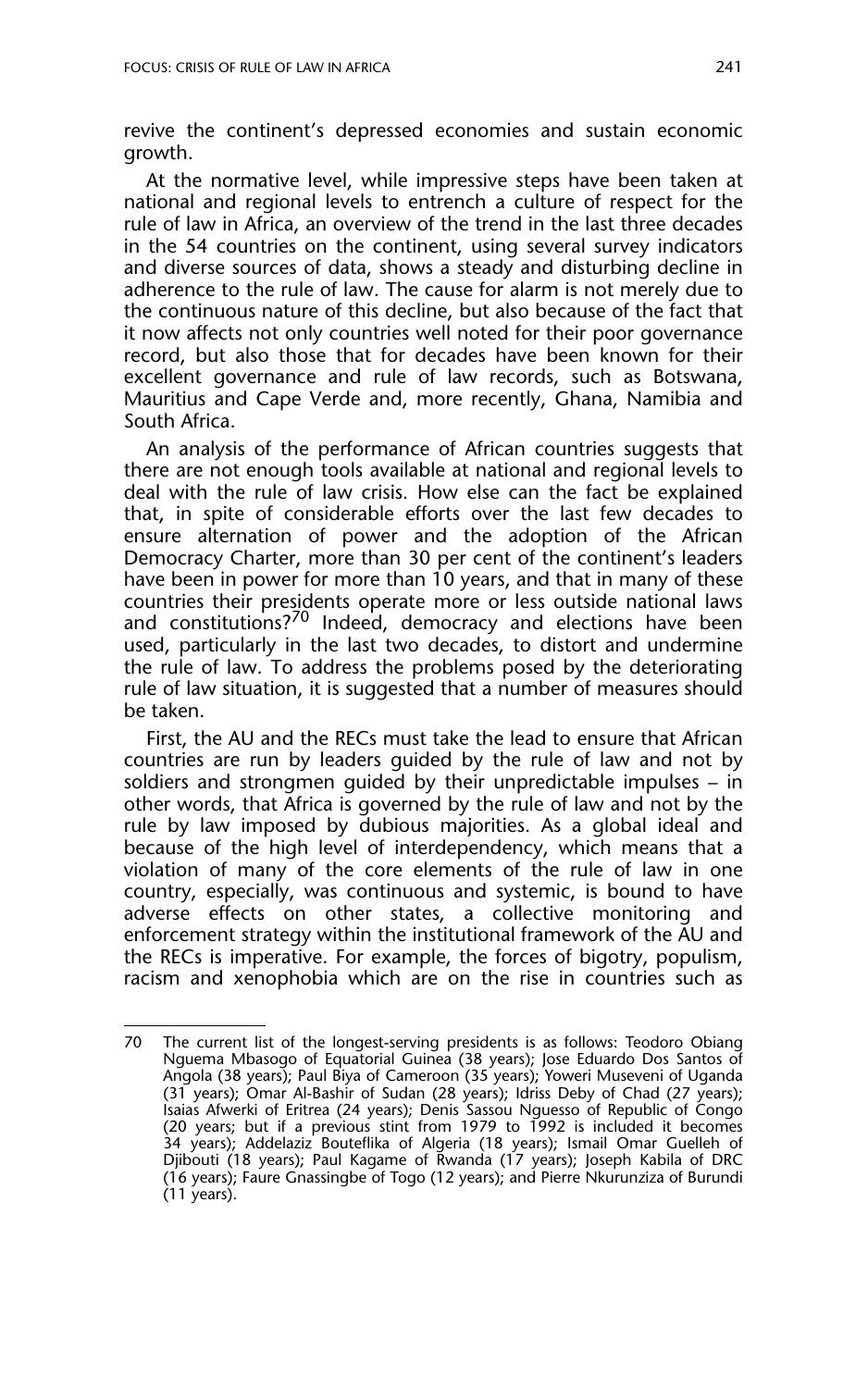South Africa can have far-reaching consequences for other countries in the Southern African region and beyond. A co-ordinated collective effort by states both within the AU and the RECs stands a better chance of exerting peer pressure for more effective corrective action to be taken.

Second, it is vital for the continent to acquire its own measurement systems and for countries to develop their own strategies to gather and use robust and reliable data to regularly monitor progress in the implementation of the various components of the rule of law in order to identify and deal with problem areas. Addressing the continent's deep-rooted and systemic rule of law failures calls for a state of permanent vigilance and more proactive measures than those that have so far been taken by the AU. The EU framework for enforcing the rule of law provides many workable options which the AU Commission can adopt and implement without the need for amending any existing instrument or even adopting a new instrument.

Finally, there is no urgent need for new monitoring or enforcement mechanisms in either the AU or its RECs. What evidently is needed, however, is a genuine and serious commitment by the AU Commission and the other institutions to fully implement the existing instruments, particularly the African Democracy Charter. If the African Commission had discharged the responsibilities conferred on it by article 44(2)(a), which states that '[t]he Commission shall *develop benchmarks* for the implementation of the commitments and principles of this Charter and *evaluate compliance* by state parties',71 this would have gone a long way towards exerting pressure on states to implement the numerous components of the rule of law provided for in the African Democracy Charter.

The African Commission's mandate is very clear: Implementing this mandate does not require the approval of member states, although the Commission is required, as with all its other activities, to report to the political bodies of the AU. Its failure to initiate the implementation of the compliance mechanisms in chapter 10 of the African Democracy Charter therefore is inexplicable. This lack of administrative will to implement the Democracy Charter has contributed considerably to the failure of this very progressive instrument to take effect and contribute to entrenching democracy, good governance, respect for the rule of law and human rights on the continent. One may argue that the failure of the AU Commission to discharge its rule of law mandate under the Democracy Charter probably is one of the predictable consequences of having too many illiberal member states whose citizens work in the organisation's numerous institutions. Individuals from such states are unlikely to promote progressive ideas and policies within the AU and its structures. Thus, the continuous disrespect for the rule of law in so

<sup>71</sup> My emphasis.